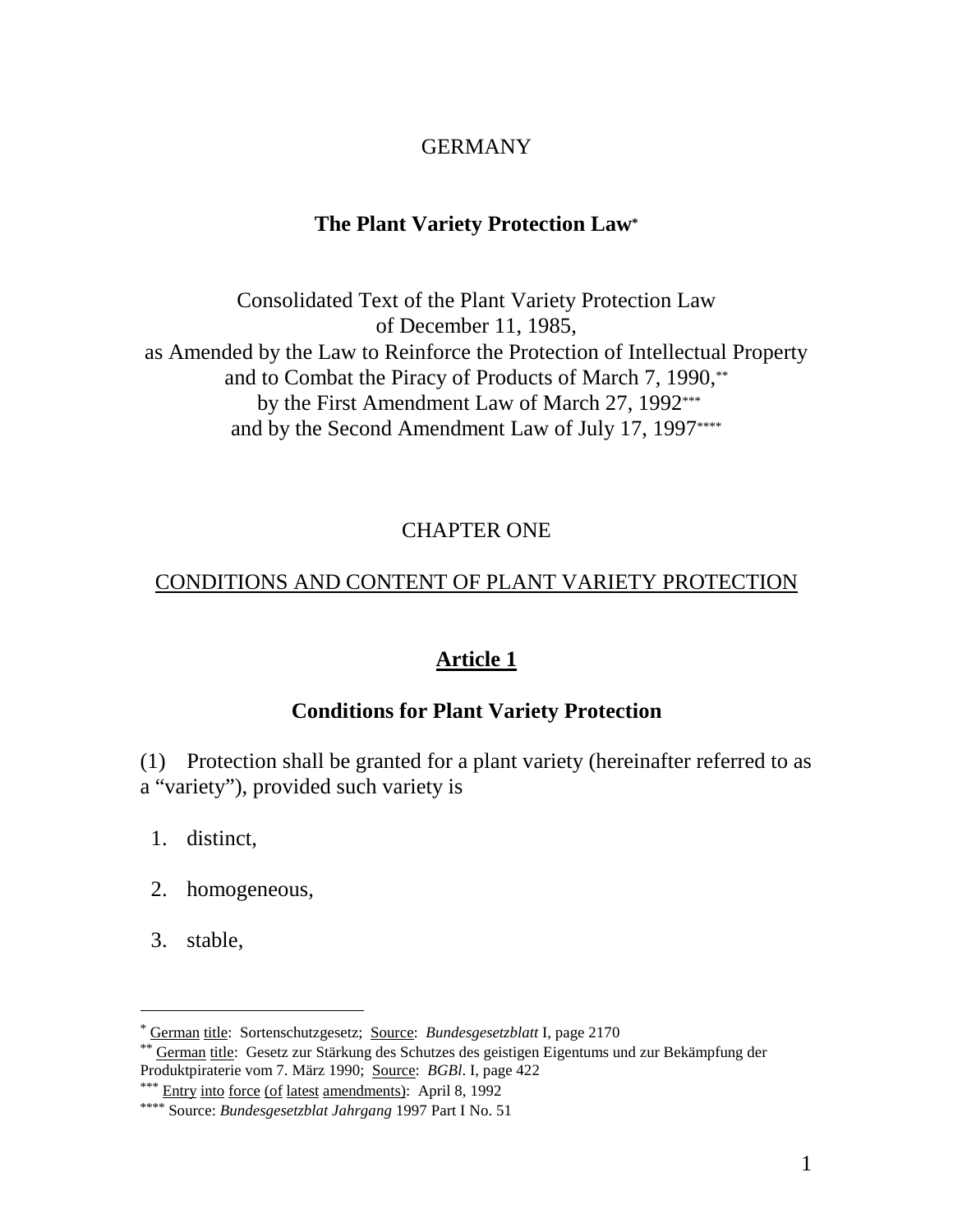- 4. new and
- 5. designated by means of a registrable variety denomination.

(2) Protection under this Law shall not be granted for a variety that is the subject matter of a Co mmunity plant variety right.

## **Article 2**

### **Definitions**

For the purposes of this Law:

- 1. "Species" shall meanspecies of plants, and also groupings and subdivisions of species of plants,
- 1a. "Variety" shall mean a grouping of plants or parts of plants, as far as such parts are capable of produ cing entire plants, within a single botanical taxon of the lowest known rank, which grouping, irrespective of whether the conditions for the grant of a plant variety right are met, can be:

(a) defined by the expression of the characteri stics that results from a given genotype or combination of genotypes,

(b) distinguished from any other plant grouping by the expression of at least one of those charact eristics and

 $(c)$  considered as a unit with regard to its sui tability for being propagatedu nchanged.

- 2. "Propagating material" shall mean plants and parts of plants, including seeds, intended for the production of plants or for any other growing,
- 3. "Marketing" shall mean offering, keeping available for sale, placing on sale or any kind of disposing of to other parties,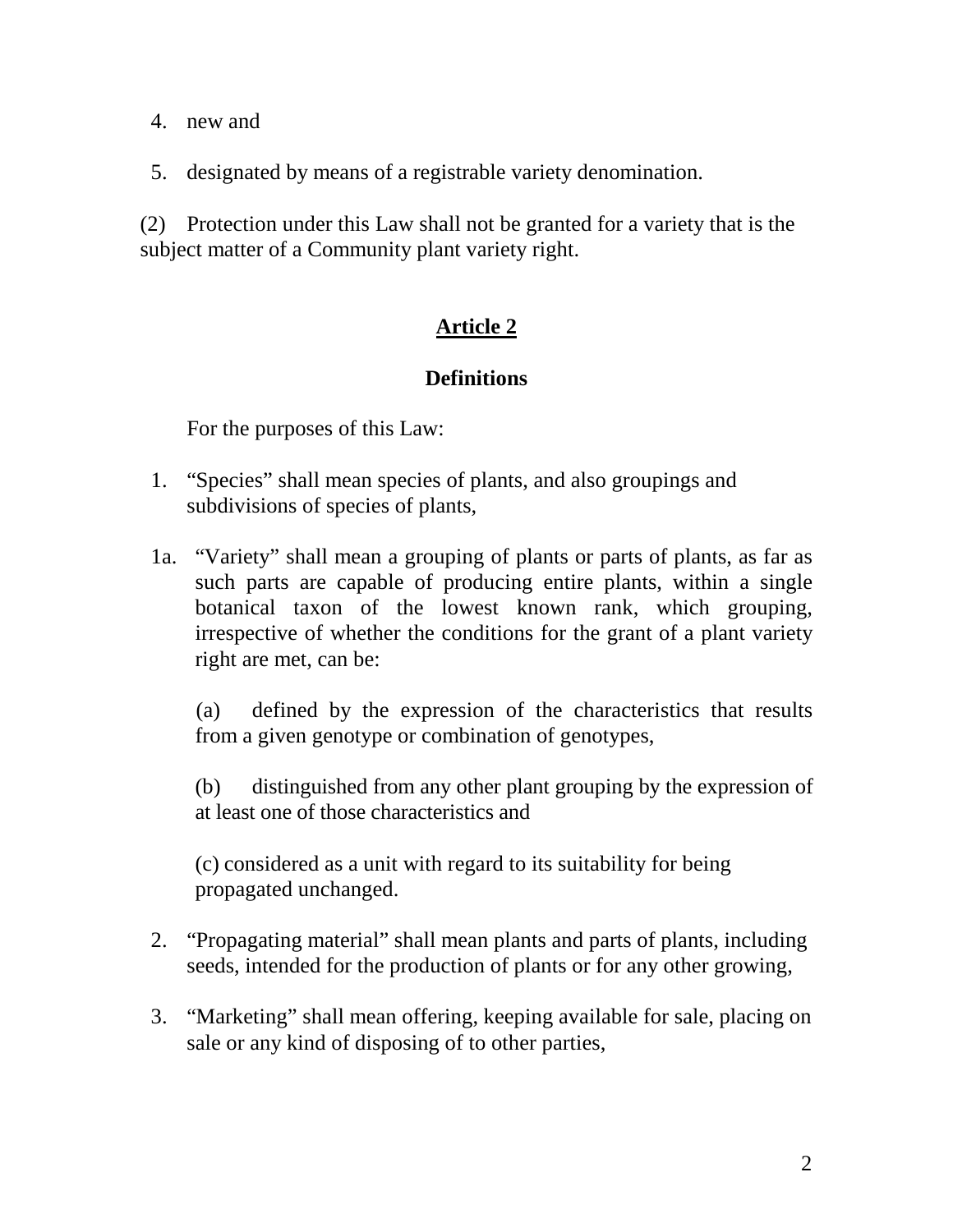- 4. "Filing date" shall mean the day on which the application for plant variety protection is received by the Federal Office of Pl ant Varieties,
- 5. "Member State" shall mean a member State of the European Economic Community,
- 6. "Unionmember" shall mean a State or integral organization represents a member of the results of the results of the results of the results of the results of the results of the results of the results of the results of the that is a member of the Intern ational Union for the Protection of New Varieties of P lants.

## **Distinctness**

(1) A variety shall be deemed to be distinct if it is clearly distinguishable by reference to the expression of at least one significant characteristic from any other v ariety that is a matter of common knowledge on the fil ing date. The Federal Office of Plant Varieties shall communicate on request for every species those characteri stics it deems significnt for the distinctness of varieties of that species; the characteristics must be capable of pr ecise recognition and description.

(2) A variety shall be deemed to be a matter of common knowledge if, in particular,

- 1. it has been entered in an official register of variaties,
- 2. its entry in an official register of varieties has been applied for and the application has been granted or
- 3. propagating material or harvested material of the variety has already been marketed for commercial pu rposes.

# **Article 4**

## **Uniformity**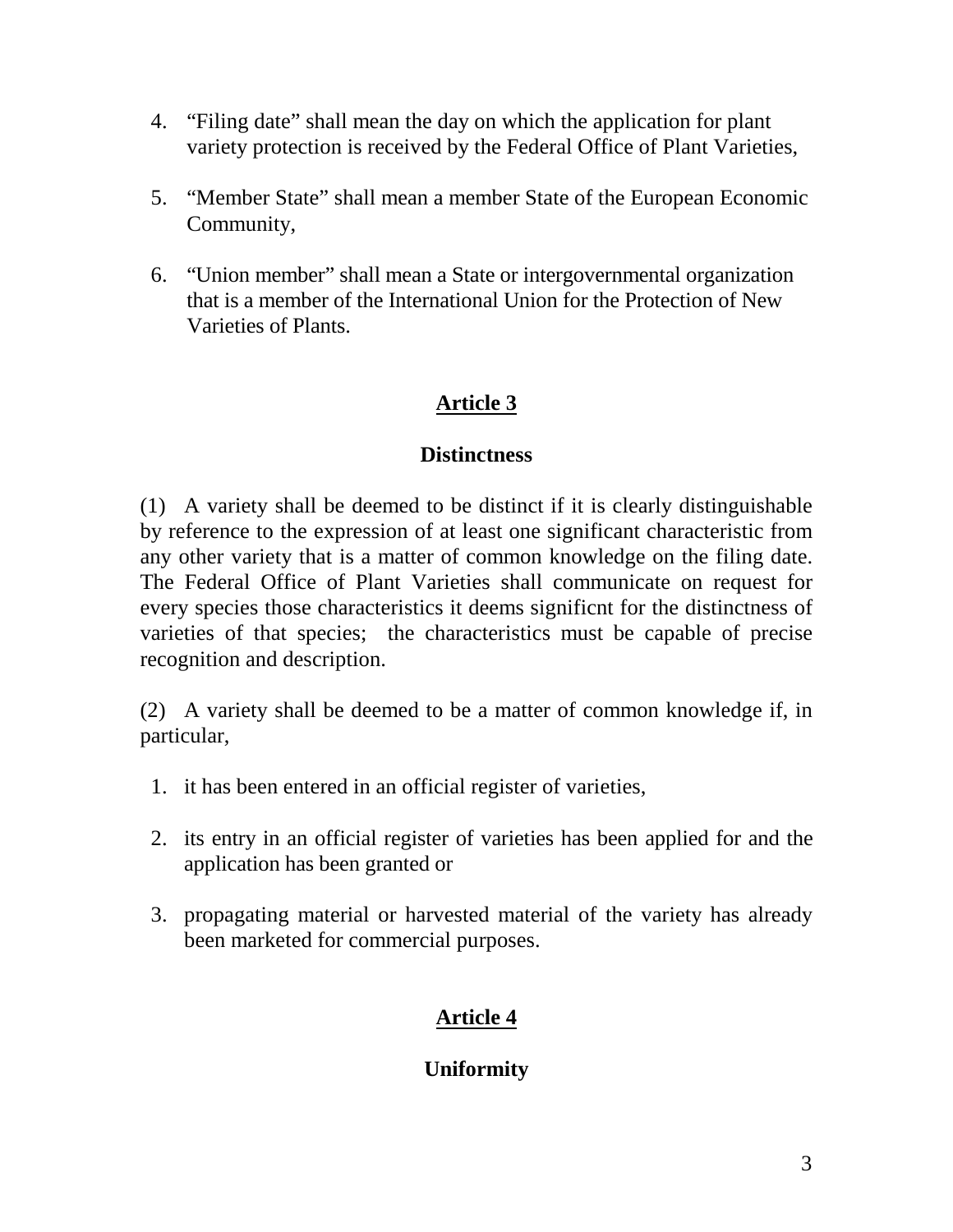A variety shall be deemed to be uniform if, apart from variations due to the particular features o fits prop agation, it is sufficiently uniform in the expression of those characteristics that are significant for di stinctness.

#### Article5

#### **Stability**

A variety shall be deemed to be stable if the expre ssion of the characteristics significant for distinc tness remain unchanged after each propagation or, in the case of a cycle of propagation, after each such cycle.

#### Article6

#### **Novelty**

(1) A variety shall be deemed to be new if plants or parts of plants have not been disposed of to others for commercial pu rposes with the consent of the person ent itled or of his legal predecess or prior to the filing date, or only within the following periods of time:

- 1. Within the European Community, one year;
- 2. Outside the European Community, four years or, in the ca se of vines (vitis L.) and trees pecies, six years.
- (2) Novelty shall not be effected by disposal
- 1. to an official body for statutory pu rposes,
- 2. to others on the basis of a contractual or other legal relationships olely for the production, repro duction, multiplication, conditioning or storage on behalf of the person entitled,
- 3. between companies or firms within the meaning of the second paragraph of Article 58 of the Treaty establishing the European Community if one of them belongs entirely  $t \cdot \cdot$  o the other or if both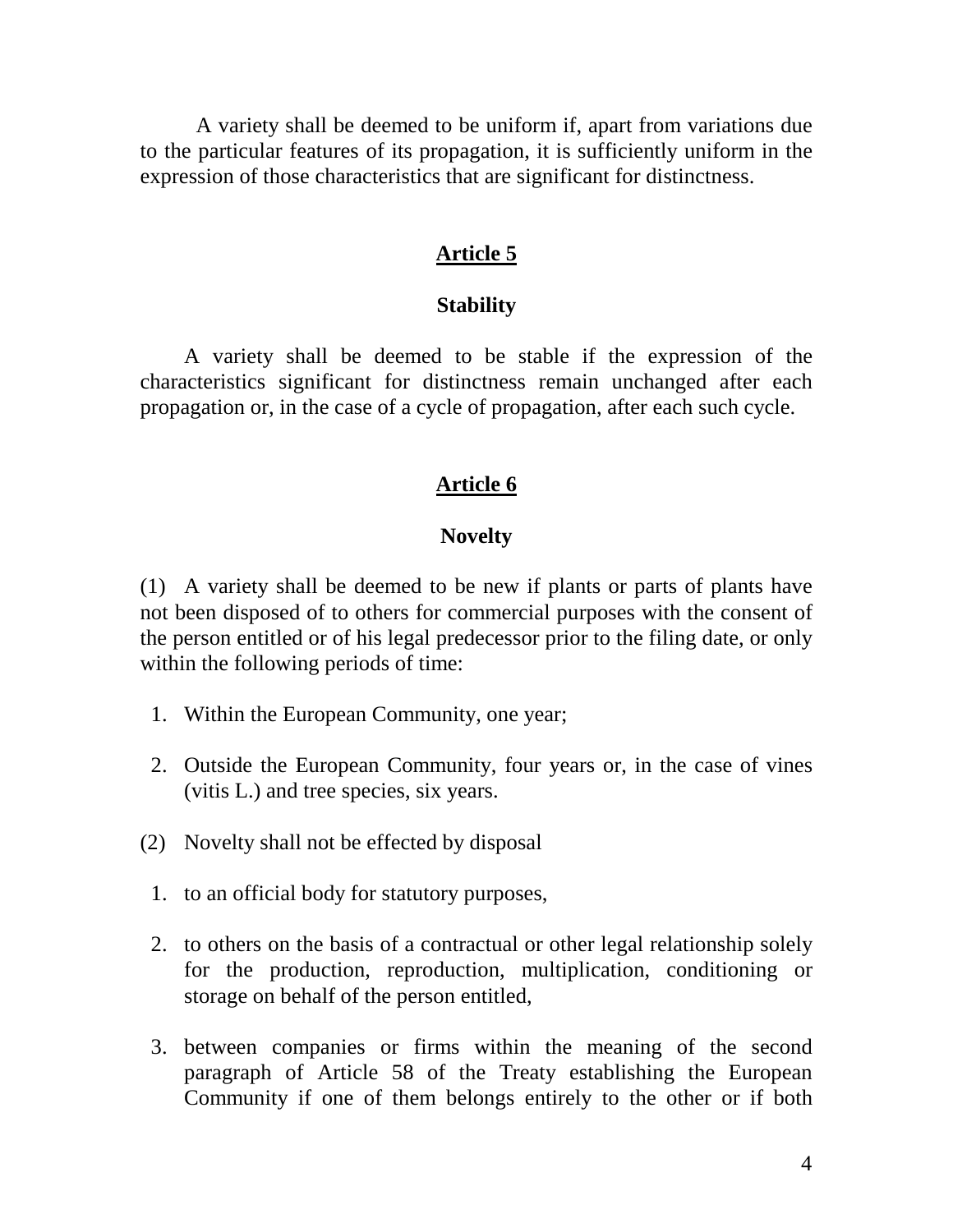belonge ntirely to a third such company or firm; this shall not a pply in respect of cooper ative societies;

- 4. to others if the plants or parts of plants have been produced for experimental purposes or for breeding new varieties a nd no reference has been made to the v ariety at the time of disposal,
- 5. for the purpose of display at an official or officially recognized exhibition within the meaning of the Convention on International Exhibitions of November 22, 1928 (Law of May 5, 1930, RGB 1.1930 II p. 727) or at an exhibition in a Contracting State that was officially recognized as equivalent on its territory or any disposal that is related to such exhibitions
- (3) Propagating material of a variety that is repea tedly used for the production of another variety shall only be deemed as disposed of within the meaning of par agraph (1) if plants or parts of plants of the other variety have been disposed of.

## **Article 7**

### **Variety Denomination**

(1) Avariety denomination shall be registrabl eif no grounds for exclusion under paragraphs  $(2)$  or  $(3)$  exist.

- (2) Groundsforexclusionshallexistwhen the variety denomination
- 1. is not suitable to identify the variety, particularly for linguistic reasons,
- 2. possesses no distinctive nature,
- 3. consists exclusively of figures insofar as it is not used for a variety that is exclusively intended for the repeated pr oduction of another variety.
- 4. is identical toormay be confused with a variety denomination under which avariety of the same me or of a related species is entered in an official list of varieties in a member State or another Union Member,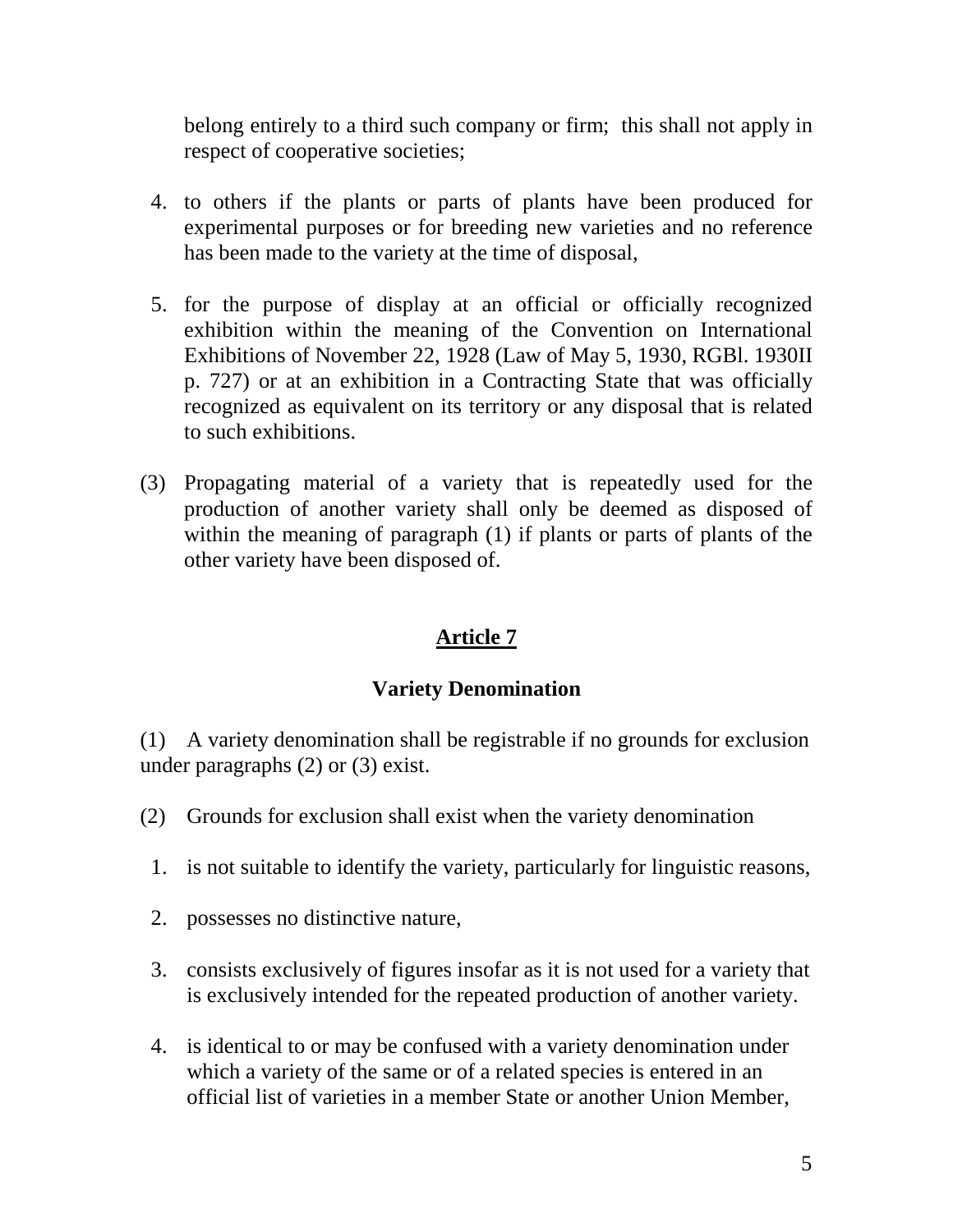or was so entered, or where propagating material of such variety has been marketed, unless the variety is no longerentered and no longer cultivated and its denomination has acquired nospecial significance,

- 5. may mislead, particularly when it is likely to cause errone ous conceptions as to the origin, the properties or the value of the variety, or as to the original breeder, discoverer or ot here ntitled person,
- 6. may cause offence.

The Federal Office of Plant Varieties shall communicate thoses pecies it deemstoberelated within the meaning of item 4.

(3) Where the variety has already been entered in an official list of varieties or en try in such list has been applied for

- 1. in another member State or another Union Member or
- 2. in another State which, according to a declaration in legal acts of the European Communities, to be notified by the Federal Office of Plant Varieties, eval uates varieties in accordance with rules that correspond to the Guidelines for the Common Catalogues of Varieties,

only the variety denomination so entered or declared shall be registrable. This shall not apply where grounds for exclusion under paragraph (2) are opposed thereto or the applicant reasonably establishes that an opposing third party right exists.

## **Article 8**

### **Entitlement to Variety Protection**

(1) The original breeder or discoverer of the variety or his successor in title shall be entitled to variety protection. If more than one person has bred or discovered the variety jointly, the entitlement shall belong to such persons jointly.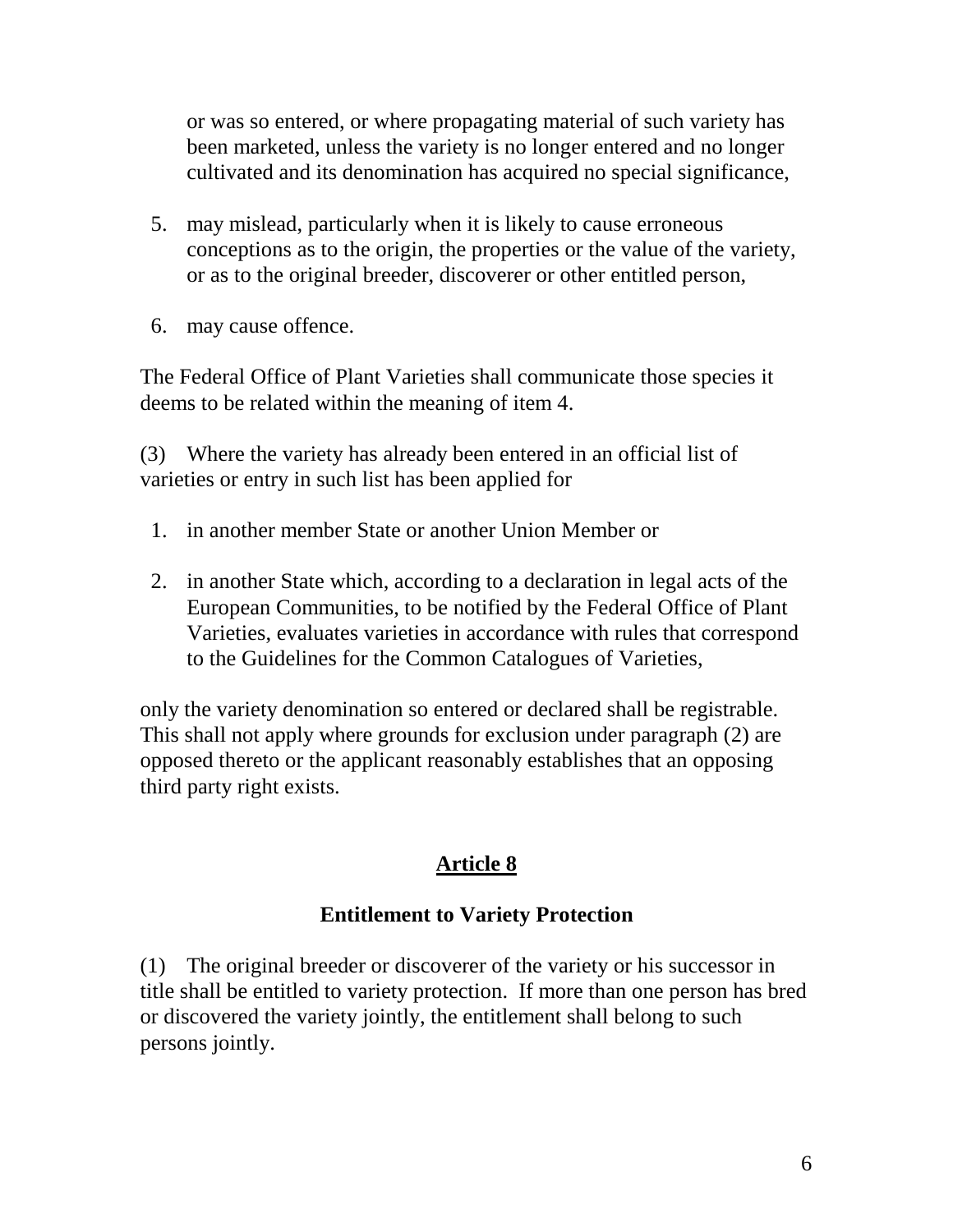(2) The applicant shall be considered the entitled person in proceedings before the Federal Office of Plant Var ieties unless it comes to the knowledge of the Federal Office of Plant Varieties that he is not entitled to variety protection.

### Article9

## **Persons not Entitled to Apply**

(1) If a person not entitled to protection has filed an application, the entitled pe rson may require that the applicant transfer to him the claim to the grant of variety protection.

(2) If variety protection has been granted to a person notential edit hereto, the entitled person may require that the owner of variety protection transfer variety protection to him. Such claims hall expire five years after notification of the entry in the Plant Variety Protection Register, except where the owner of variety protection was not acting in good faith in obtaining variety protection.

## **Article 10**

## **EffectofVarietyProtection**

(1) Subject to Articles 10a and 10b, variety prote ction shall have the effect that the owner of variety pr otection alone shall be entitled:

 1. (a) to produce, to condition for the purpose of propagation, to place on the mar ket, to import or e xport propagating material of the protected variety or

(b) to stock such material for any of the pu rposes mentioned in item (a),

 2. To carry out any acts mentioned in item 1 with respect to other plants or parts of plants or directl y obtained products thereof if propagating material was used in their production without the consent of the owner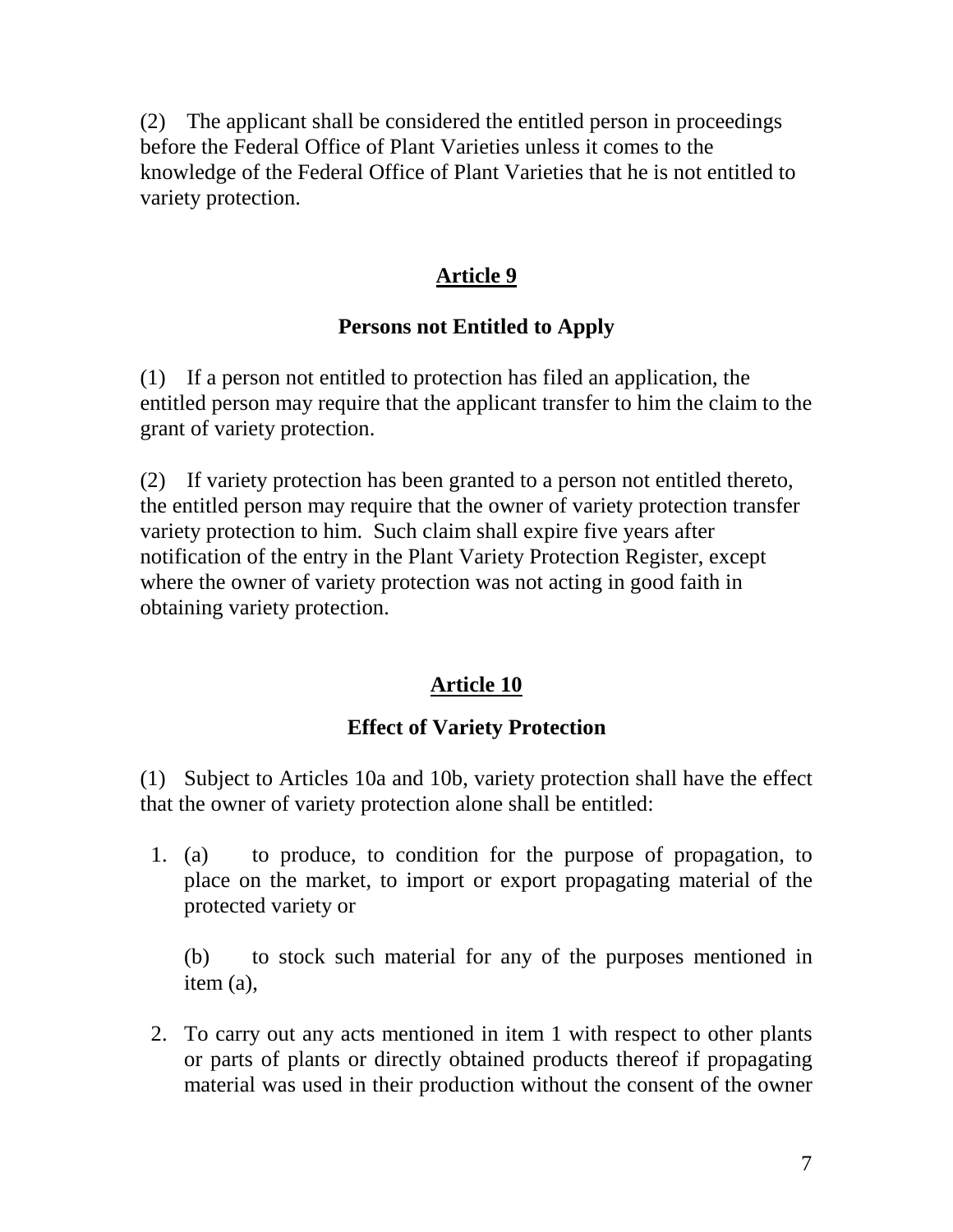of variety protection and the owner of variety protection had had no opportunity to exercise his right in relation to such utilization.

- (2) The effect of variety protection under par agraph (1) shall also extend to:
- 1. varieties which are essentially derived from the protected variety (initial variety), where this initial variety is not itself an essentially derived variety,
- 2. varieties w hich cannot be clearly disti nguished from the protected variety or
- 3. varieties whose production requires the r epeated use of the protected variety.
- (3) Avariety shall be deemed to be an essentially derived variety if:
- 1. the initial variety or anotated variety that is itself derived from the initial variety has been predom inantly used for its breeding or discovery
- 2. it is clearly distinguis hable and,
- 3. except for the differences that result from the method of derivation used, it conforms ess entially to the initial variety in the expression of the characteristics that result from the genotype or combination of genotypes of the initial var iety."

## **Article 10a**

### **Limitation of the Effect of Variety Prote ction**

(1) The effect of variety protection shall not extend to the acts referred to in Article 10(1) where carried out

- 1. privately and for non-commercial pu rposes,
- 2. for experimental purposes in relation to the protected variety,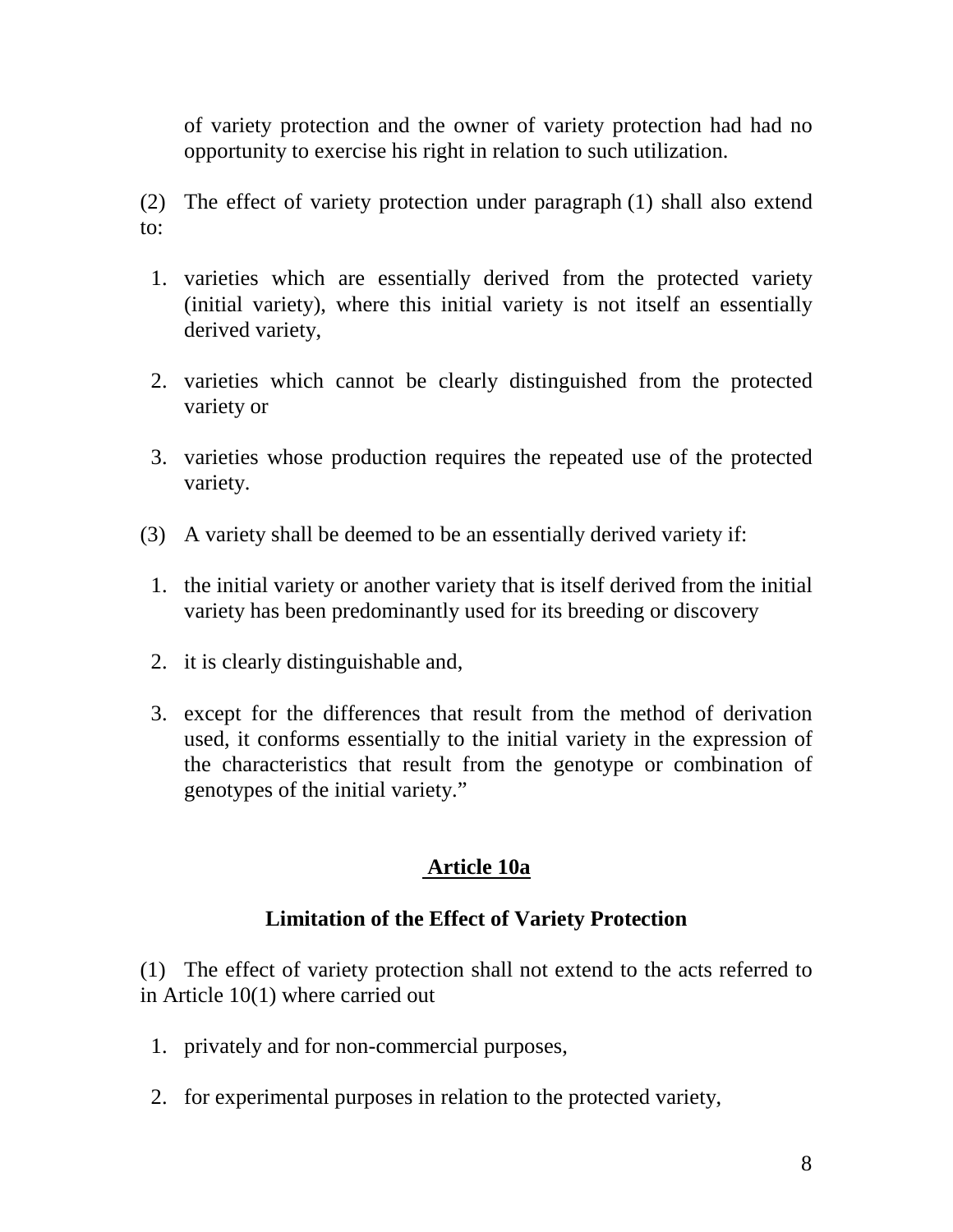3. for the breeding of new varieties and to act s referred to in Article  $10(1)$ in respect of such other vari eties excepting the varieties referred to in Article  $10(2)$ .

(2) The effect of variety protection shall also not extend to harvested material that a farmer has obtained on his own holding by sowing propagating material of a protected variety of the species contained in the list at annex, with the exception of hybrids and synthetic vari eties, and has used it as propagating material (farm saved seed) on condition that the farmer complies with the o bligations l aid down in paragraphs  $(3)$  and  $(6)$ . For the purpose of farm saved seed, the harvested material may be conditioned by the farmer or by an undertaking (conditioner) acting on his behalf.

(3) A farmer who avails himself of the possibility of using farms ave d seed shall be required to pay the owner of the variety protection an equitable remuneration. Remuneration shall be deemed equitable where it lies notably lower than the amount agreed for the pr oduction of propagating material of the same variety in the same area on the basis of an exploitation right under A rticle 11.

(4) Agreements between owners of variety prote ction and farmers as to the equitable nature of remuner ation may be based on corresponding agreements between the professional organizations. They may not exclude competition in the seed sector.

(5) The requirement to pay under paragraph (3) shall not apply to small farmers within the meaning of Article 14(3), third indent, of Council Regulation (EC) No. 2100/94 of 27 July, 1994 on Community Pl ant Variety Rights (OJNo. L227 page 1).

(6) Farmers availing themselves of farm saved seed and any conditioners acting for them shall be required to provide the owners of variety protection with information as to the volume of farms ave dseed.

(7) The F ederal Ministry of Food, Agriculture and Forestry shall be empowered to amend the list of species contained in the annex by statutory orderwherenece ssarytoadaptittothe Community Plant Variety List.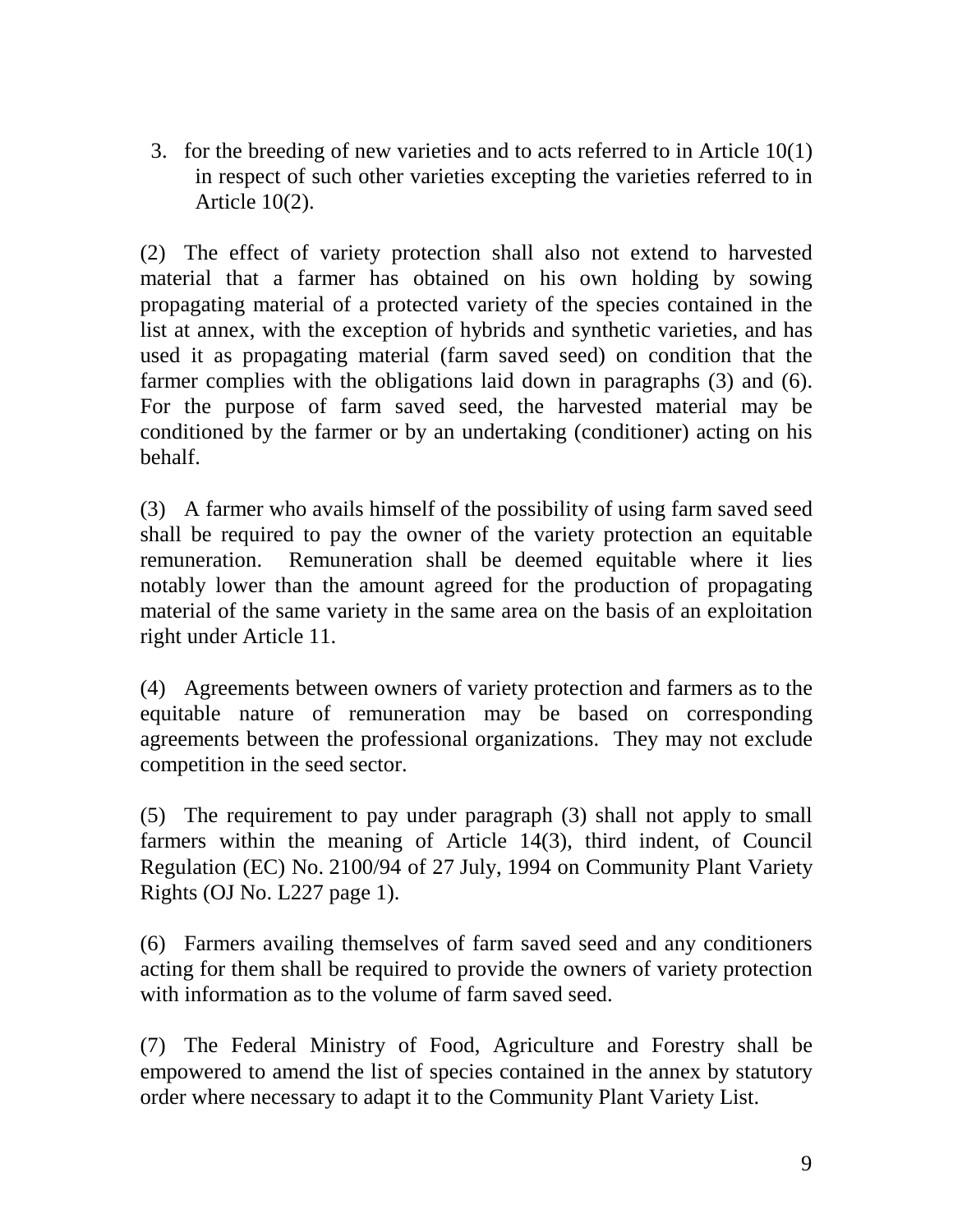## **Article 10b**

#### **Exhaustion of Variety Protection**

Variety protection shall not extend to acts concer ning plants, parts of plants or directly obtained products (material) of the protected variety or of a variety to which variety protection under Article 10(1)(1) also extends, that has been placed on the mar ket by the owner of variaty protection or with his consent, unless such acts

- 1. involve further production of propagating m aterial where the aforementioned material was not i ntended for that purpose on disposalor
- 2. involve an export of material of the variety permitting propagation of the variety to a country that does not protect varieties of the species to which such variety belongs; this provision shall not apply if the exported material is intended for sowing.

### **Article 10c**

### **SuspensionofVarie tyProtection**

If the owner of variety protection granted under this Law obtains a Community plant variety right for the same variety, the variety protection granted under this Law may not be asserted for the duration of the Community plant variety right. "

## **Article 11**

## **Legal Succession, Exploitation Rights**

(1) The right to variety protection, the claim to granting of variety protection and the variety protection itself shall be transferable to natural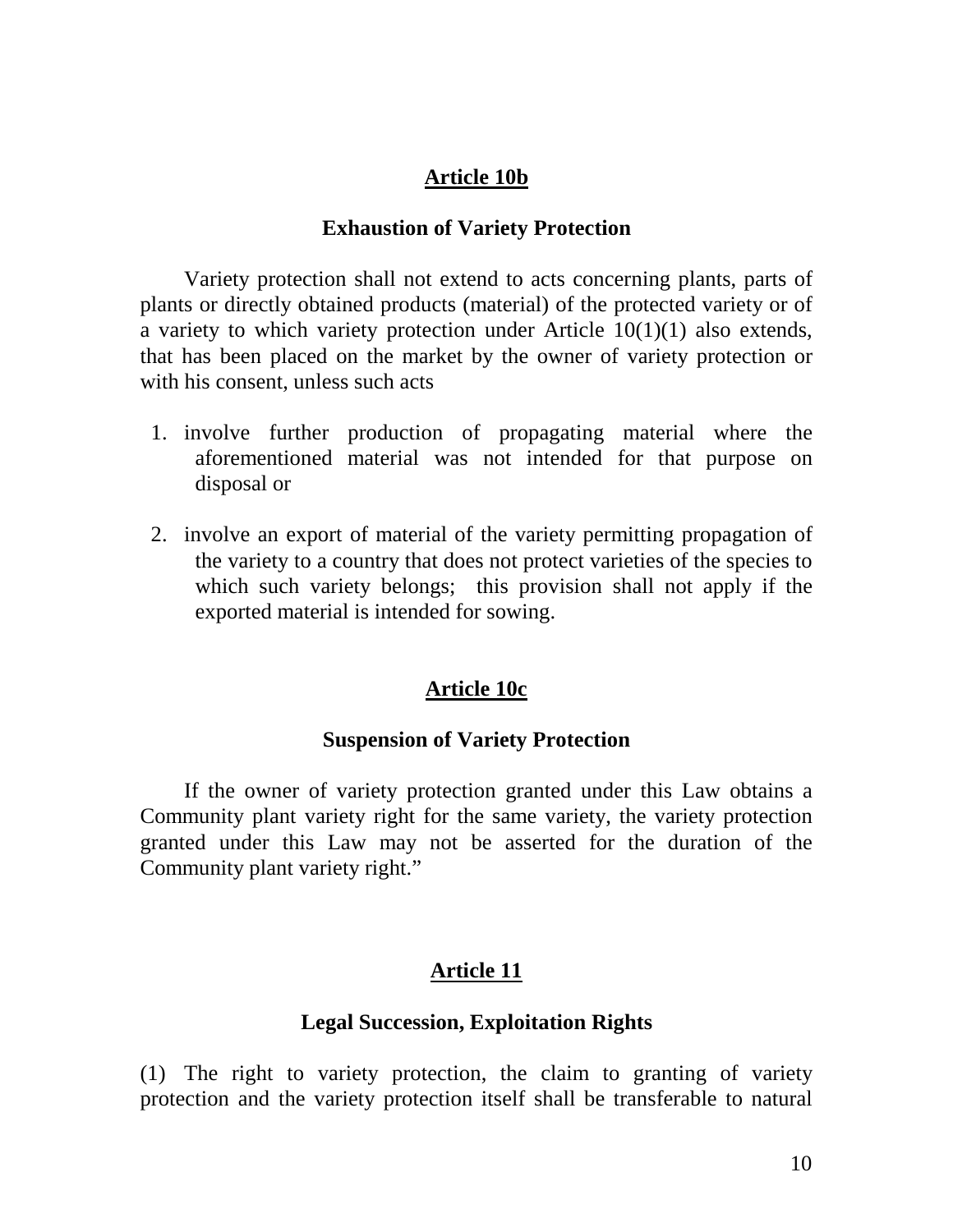and legal persons or to unincorporated trading compa nies that meet the requirements of Article 15.

(2) Variety protection may be the subject of excl usive or non -exclusive exploitation rights in part or in whole.

(3) Where a person entitled to exploit contravenes a limitation of the right of exploitation u nder paragraph (2), variety protection may be invoked againsthim.

## **Article 12**

## **Compulsory Exploitation Rights**

(1) The Federal Office of Plant Varieties may on request, insofar as it appears justified in the public interest, taking into account the econo mic acceptability for the owner of variety protection, grant a compulsory exploitation right in respect of variety protection as regards the rights under Article 10, under reasonable conditions where the owner of variety protection has granted no exploitat ion rights or insufficient exploitation rights. When granting the compulsory exploitation right, the Federal Office of Plant Varieties shall determine the conditions thereof, particularly the amount of the remuneration to be paid to the owner of variety p rotection.

(2) Onexpiry of one year after the grant of the compulsory exploitation right, any of the parties may request renewed determination of the conditions. The request may be repeated each time onexpiry of one year; the sole grounds for such requ est may be that the circumstances that were decisive for the determination have in the meantime undergone considerable change.

(3) Beforetaking its decision on the grant of a compulsory exploitation right or on a new determination, the Federal Office of Plant Varieties shall heartheprofessional associations concerned.

(4) If a compulsory exploitation right has been granted for a variety belonging to aspecies subject to the Seed Trade Law, the owner of variety protection may require information from the eresponsible authorities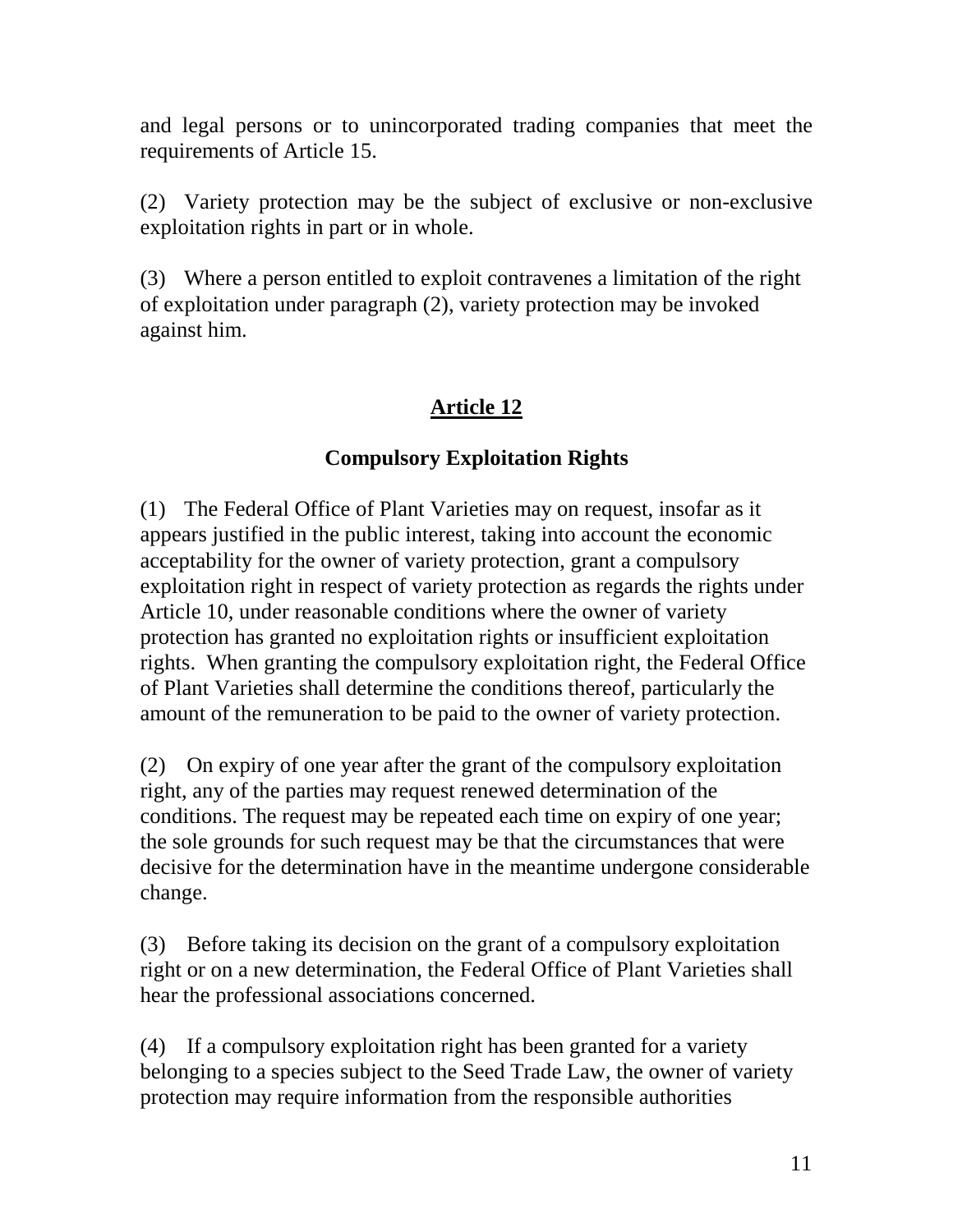- 1. on the identity of the person who has applied for seed recognition in respect of propagating material of the protected variety,
- 2. on the size of the propagating surfaces stated in the request for recognition,
- 3. on the weight or quantity that has been stated in respect of the lots.

## **Duration of Variety Protection**

Variety protections hall extend to the end of the twenty -fifth calendar year or, in the case of grapevine, hop, potato and trees pecies, the en dof the thirtieth calendary earfollowing the year of grant.

## **Article 14**

## **Use of the Variety Denomination**

(1) Propagating material of a protected variety may only be marketed except privately and for noncommercial purposes --if the variety denomination is stated in relation thereto; where it is stated in writing, it shall be readily distinguishable and clearly legible. This shall also apply after expiry of variety protection.

(2) Rights in a designation that is identical with the variety denomination may not be used to prohibit the use of the variety denomination for the variety. Priorrights of third parties shall not be affected.

(3) The variety denomination of a protected variety or of a variety for which breeders' rights have been granted in anoth er Union Member or a designation which may be confused with it may not be used for another variety of the same or of a related species.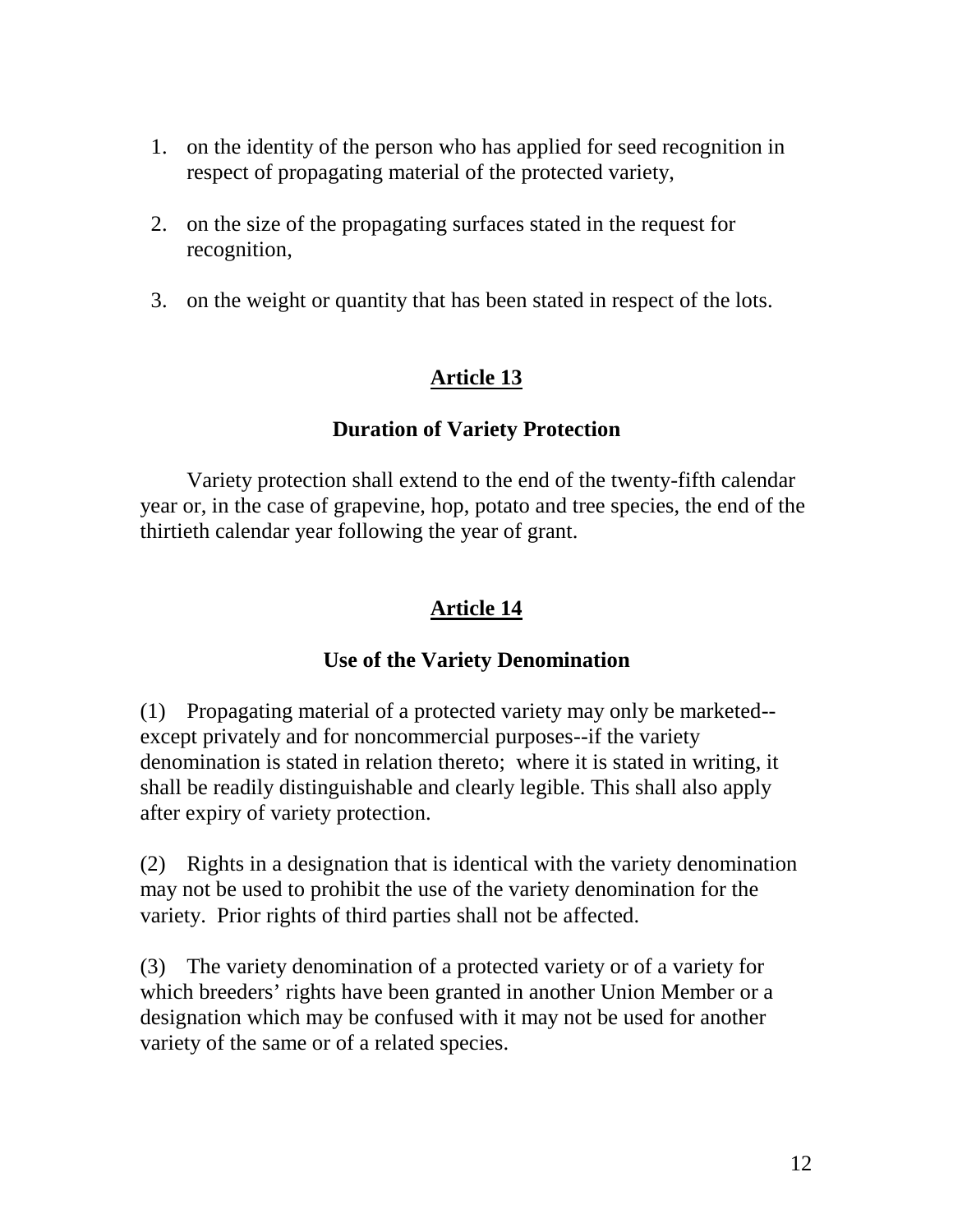## **ScopeofApplication in Respect of Persons**

- (1) The rights afforded by this Law may only be acquired by
- 1. Germans within the meaning of Article 116(1) of the Basic Law and natural and legal persons and unincorporated trading companies having their place of residence or an esta blishment within the country,
- 2. Nationals of another Contracting State or of a State that is a Union member and natural and legal persons and unincorporated trading companies having their place of residence or establishment in such **State and**
- 3. Othernatural and legal persons and uni neorporated trading companies where the State to which they belong or in which they have their place of residence or establishment affords corresponding protection to German nationals or persons having their place of res idence or establishment in Germany according to a notif ication of the Federal Ministry of Food, Agriculture and Forestry in the *Bundesgesetzblatt.*

(2) A person who has neither a place of residence nor an establishment in a Contracting State may only participate in procedures governed by this Law or assert rights under this Law if he a ppoints a representative (representative in procedures) having his place of res idence or business premisesina Contracting State."

## **CHAPTER TWO**

## THE FEDERAL OFFICE OF PLANT VARIETIES

# **Article 16**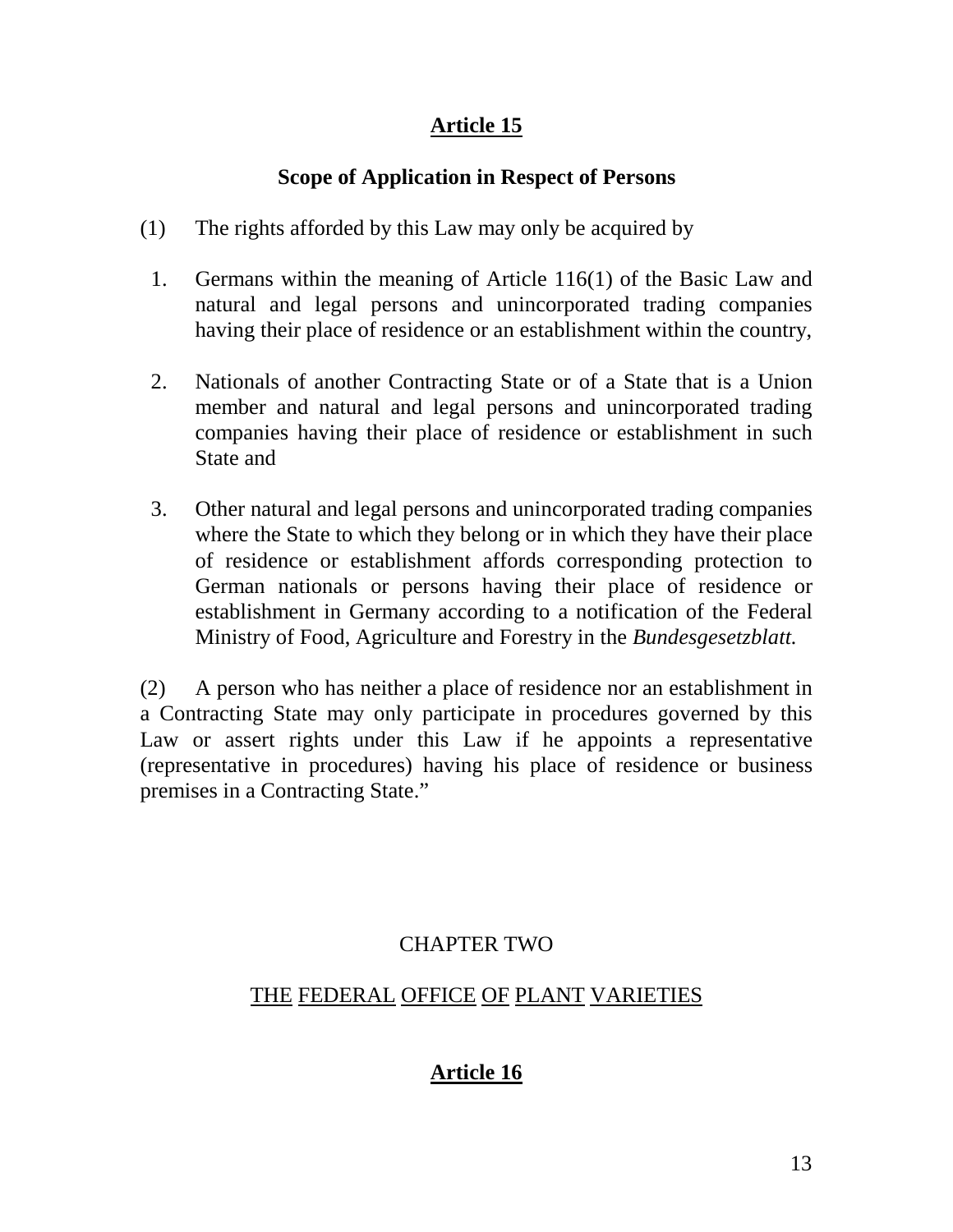### **Nature and Tasks**

(1) The Federal Office of Plant Vari eties shall be an autonomous senior federal authority within the purview of the Federal Ministry for Food, Agriculture and Forestry.

(2) The Federal Office of Plant Varieties shall be responsible for the granting of variety protection and forrelated affa irs. It shall keep the Plant Variety Protection Register and shall verify the continuing existence of the protected varieties.

## **Article 17**

### **Members**

(1) The Federal Office of Plant Varieties shall consist of a President and othermembers. They must have special competence in the field of plant varieties (technical members) or be qualified for judicial office under the German Law Relating to Judges (legal members). The yshall be appointed by the Federal Ministry for Food, Agriculture and Forestry for the duration of their activity with the Federal Office of Plant Varieties.

(2) As a rule, only such personshall be appointed as a technical member who has successfully undergone a State or academic examination following ascientific course in a subject rele vant to his activity at the Federal Office of Plant Varieties at a university within the country or a final examination following equivalent studies abroad and has also worked for at least three years in the corresponding technical area and who possesses the necessary legalknowledge.

(3) Where there exists a need that is expected to be limited in time, the President may appoint persons as assistant members to carry out the duties of members of the Federal Office of Plant Varieties. Such appointments may befora specified period or formal ongas needed and may not be terminated during such period. In other respects, the provisions regarding members shall also apply to assistant members.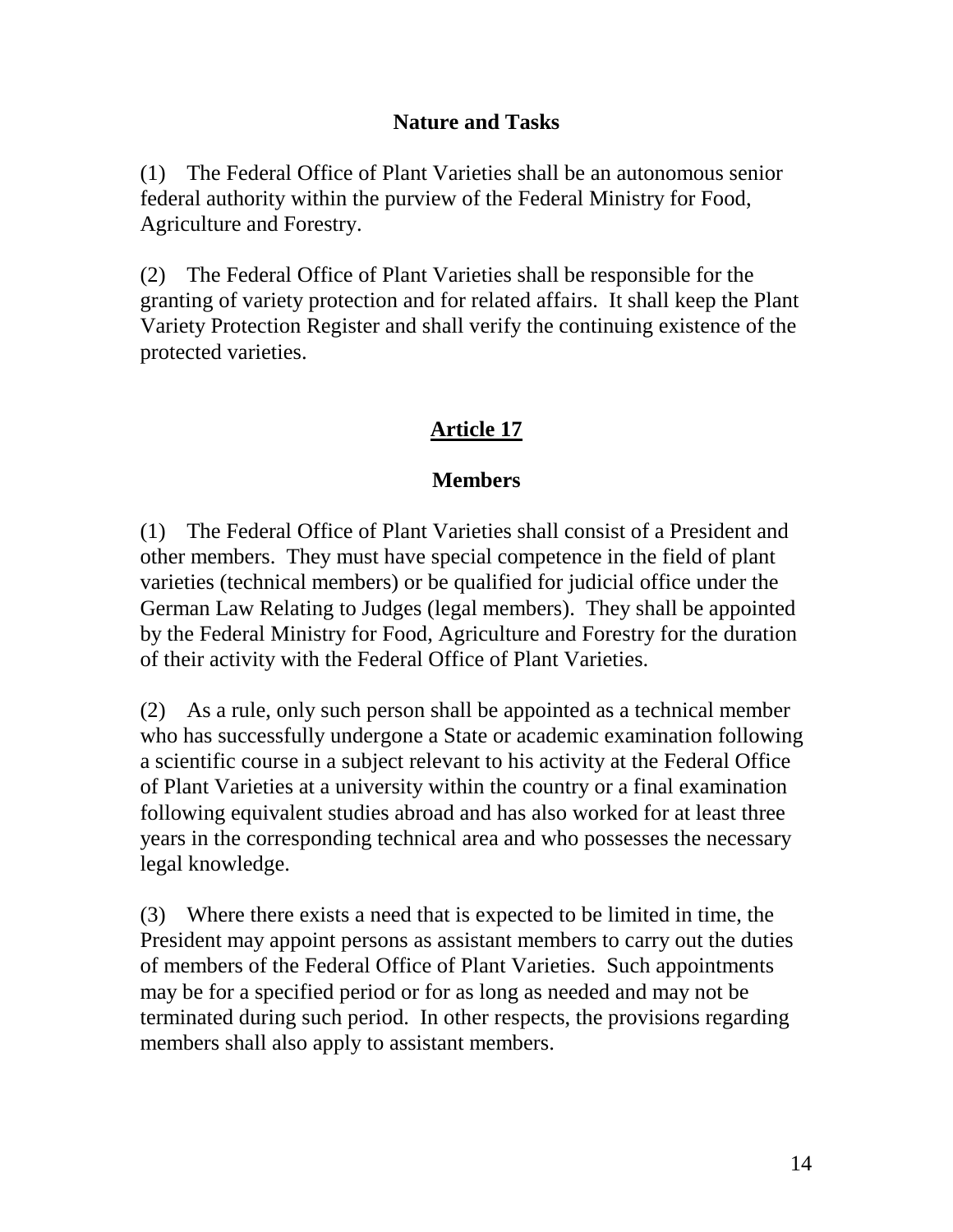# **Examining Sections and Opposition Boards**

- (1) Theres hall be setup within the Federal Office of Plant Varieties
- 1. examining sections,
- 2. opposition boards for variety protection matters.

The President shall determine their number and shall decide on the allocation of duties.

- (2) The examining sections shall be responsible for decisions on
- 1. applications for variety protection,
- 2. objections under Article 25,
- 3. modification of the variety denomination in accordance with Article 30,
- 4. (repealed),
- 5. the grant of a compulsory exploita tion right and the determination of the conditions,
- 6. withdrawal and annulment of the grant of variety protection.

(3) The opposition boards shall be responsible for decisions on opposition against decisions taken by the examining sections.

## **Article 19**

## **Composition of the Examining Sections**

(1) The examining sections shall ineach case comprise one technical member of the Federal Office of Plant Varieties designated by the President.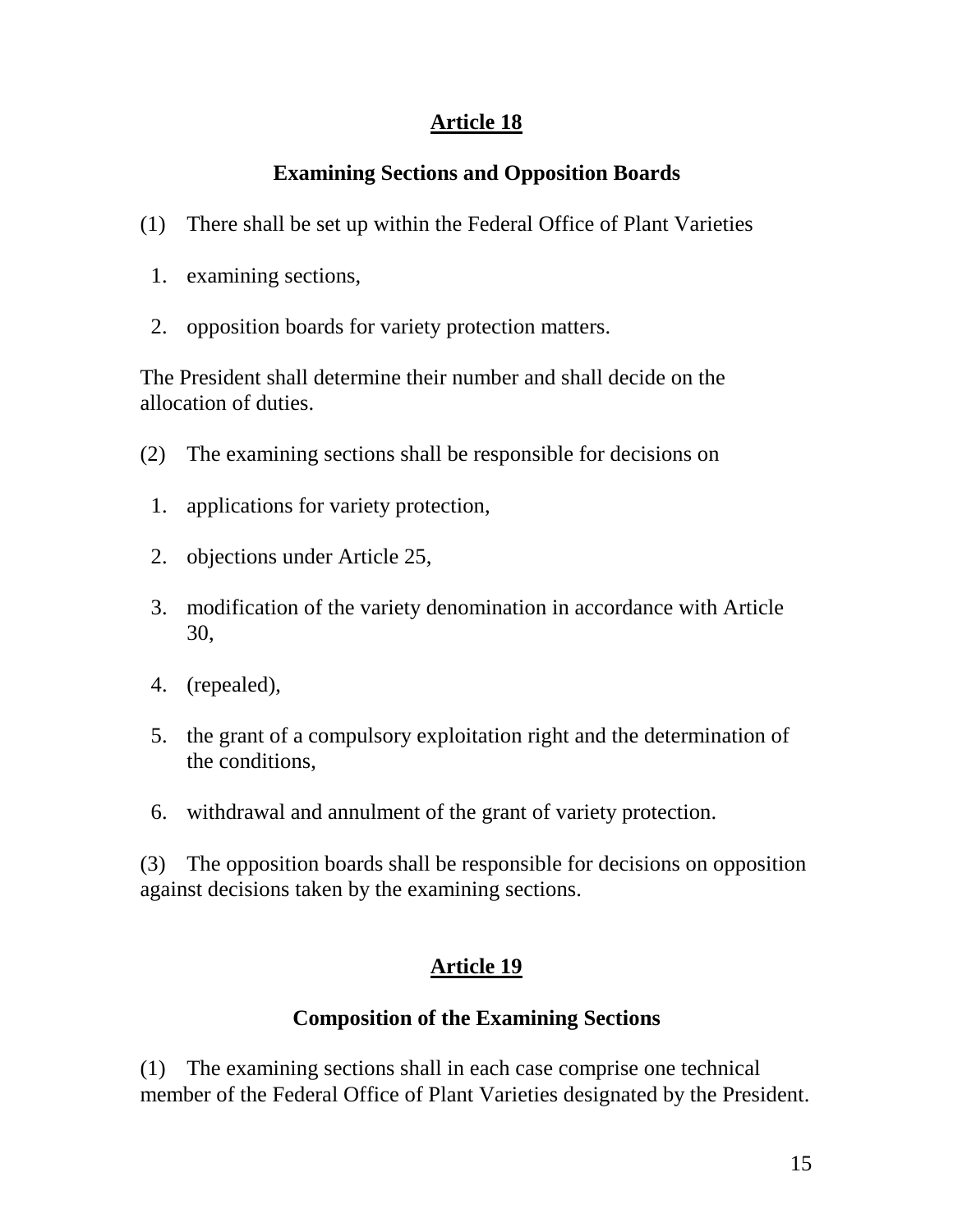(2) Decisions in the cases under Article  $18(2)$ , items  $2.5$  and 6, shall be taken by the examining sections composed of three members of the Federal Office of Plant Varieties designated by the President, one of whom shall be alegalmember.

#### **Article 20**

#### **Composition of the Opposition Boards**

(1) The opposition boards shal l in each case co mprise the President or another member of the Federal Office of Plant Varieties designated by the President as Chairman, two further members of the Federal Office of Plant Varieties designated by the President as assessors and two honorary assessors. The members of the Federal Office of Plant Varieties shall comprise two technical members and one legal member.

(2) The honorary assessors shall be appointed by the Federal Ministry of Food, Agriculture and Forestry for a term of six years; they may be reappointed. Where an honorary assessor retires prematurely, his replacement shall be appointed for the remaining term of office. The honorary assessors should possess special technical knowledge in the field of plant varieties. Owners or e mployees of breeding establishments and employees of breeders' associations shall not be appointed. An alte rnate shall be appointed for each honorary assessor; the first to fourth sentences shall apply *mutatis mutandis*.

(3) The opposition boards shall b e capable of ta king decisions in the presence of the Chairman and of one assessor, one of whom must be legally qualified, and of an honorary assess or."

### **CHAPTER THREE**

### PROCEEDINGSBEFORETHEFEDERALOFFICEOFPLANT VARIETIES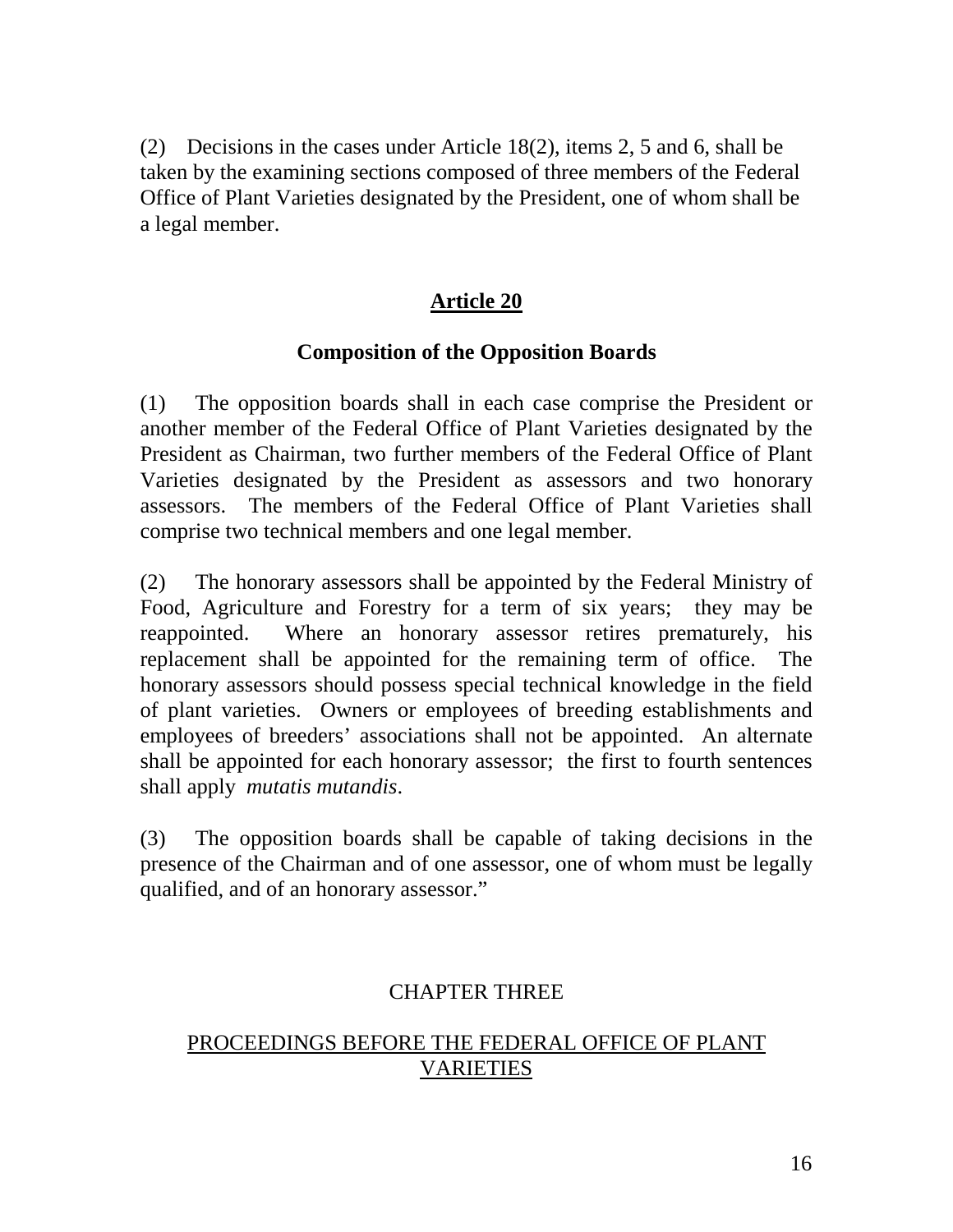## **Formal Administ rative Procedure**

The provisions of Articles 63 to 69 and 71 of the Law on Administrative Procedure concerning formal administrative procedures shall apply to proceedings before the examining sections and the opposition boards.

## **Article 22**

## **The Application for Variety Protection**

(1) The applicant shall state the name of the original breeder or breeders or discoverer or discoverers of the variety in the application for variety protection and shall certify that, to the best of his knowledge, no further persons have been involved in the breeding or discovery of the variety. If the applicant is not the original breeder or discoverer or is not the only original breeder or discoverer, he shall be required to state how the variety came into his possession. The Federal Office of Plant Varieties shall not be obliged to verify such statements.

(2) The applicant shall state the variety denomination. For the purposes of the procedure for granting variety protection, he may state, with the consent of the Federal Of fice of Plant Varieties, a provisional designation.

# **Article 23**

## **Chronological Order of the Application for Variety Protection**

(1) The chronological order of the application for variety protection shall be determined, in cases of doubt, by the order of the entries in the register of incoming mail at the Federal Office of Plant Varieties.

(2) If the applicant has already applied for breeders' rights for the variety in another Union State, he shall beentitled within one year of the correct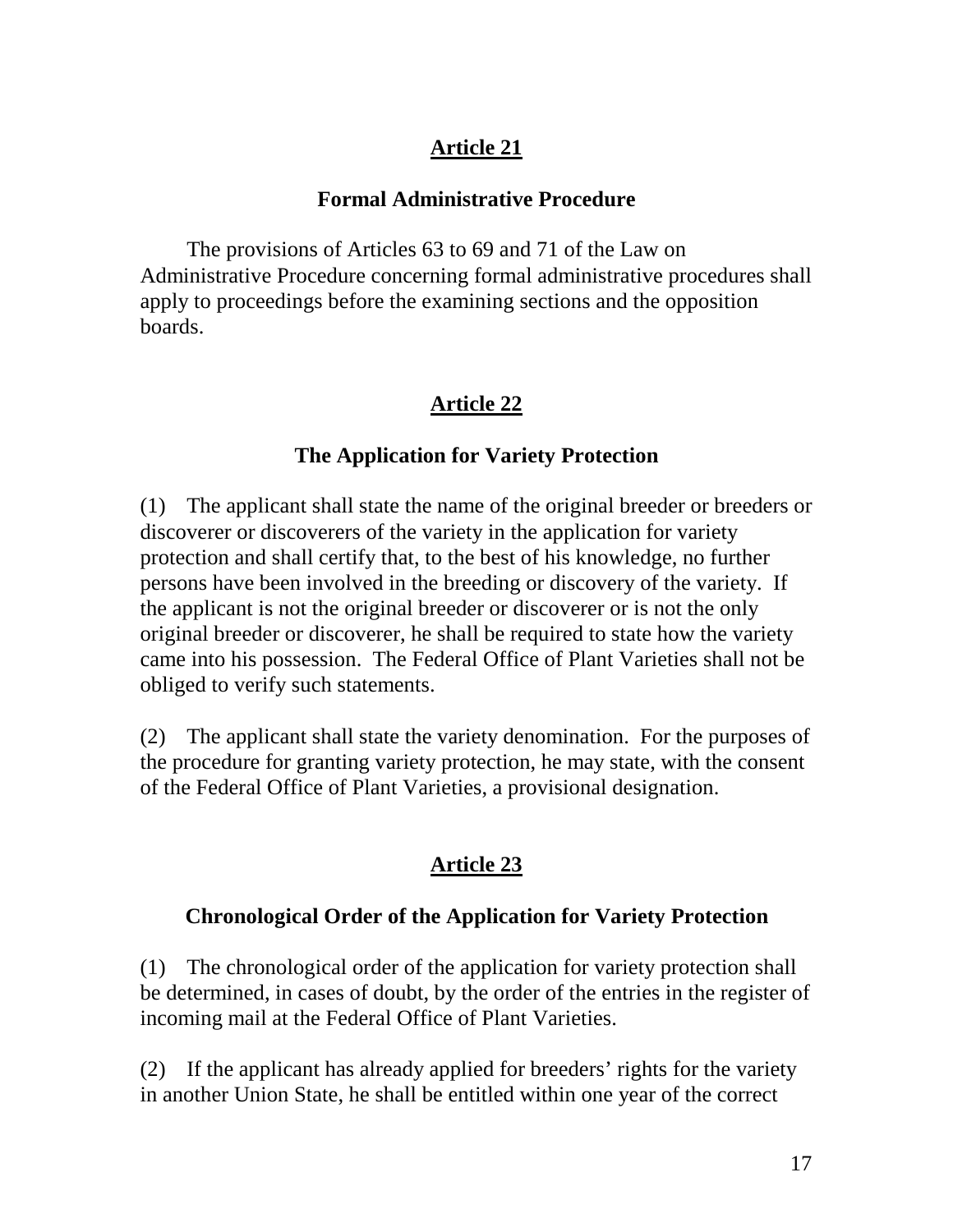filing of the initial application to claim the date of that applications is priority for the application for variety protection. Priority may only be claimed in the application for variety protection. It shall lapse if the applicant does not submitt othe Federal Office of Plant Varieties within three months of the date of the application copies of the documents of the initial application that have been certified by the authorities responsible for suchapplication.

(3) If the variety denomination has been entered on beh alf of the applicant in the Trademark Register at the Patent Office as a trademark, or if entry has been applied for, for goods that comprise the propagating material of the variety, he may claim the date of the trademark application as priority for the variety denomination. Priority shall lapse if the applicant does not submittothe Federal Office of Plant Varieties with in three months of notifying the variety denomination acertificate issued by the Patent Office concerning the entry or application in r espect of the trademark. The first and second sentences shall apply *mutatis mutandis* to marks registered under the Madrid Agreement Concerning the International Registration of Marks of April 14, 1891, in its currently applicable version and which enjoy protection within the country.

## **Article 24**

### **Publication of the Application for Variety Protection**

(1) The Federal Office of Plant Varieties shall publish the application for variety protection to gether with a statement of the species, the proposed variety denomination or provisional designation, the application date and the name and address of the applicant, of the original breeder or discoverer and of a procedural representative.

(2) If the application is withdrawn following publication, it shall be deemed under Article 27(2) not to have been filed on grounds of failure to comply or if the grant of variety protection has been refused, these circumstances shall likewise be published by the Federal Office of Plant Varieties.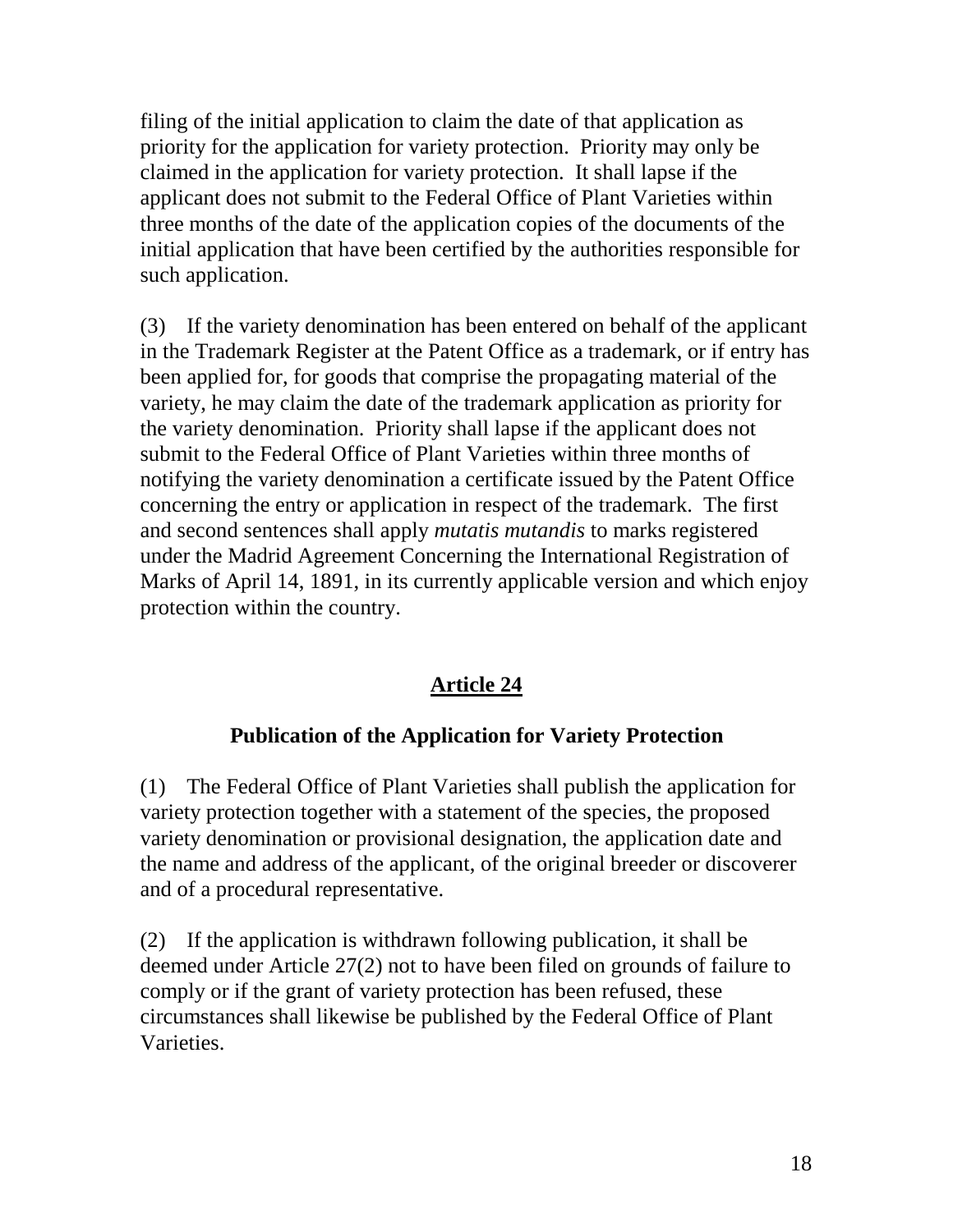# **Objections**

(1) Any person may lodge an objection to the grant of variety protection in writing with the Federal Office of Plant Varieties.

- (2) Objections may only be based on the allegation that
- 1. the variety is not distinct, not homogeneous, not stable or not new,
- 2. the applicant is not entitled or
- 3. the variety denomination is not registrable.
- (3) The time limit for objections shall be
- 1. the granting of variety protection, in the case of objections under paragraph  $(2)$ , item 1,
- 2. three months after pu blication of the application for variety protection, in the case of objections under paragraph  $(2)$ , item 2,
- 3. three months after publication of the proposed variety denomination in the case of objections under paragraph  $(2)$ , item 3.

(4) The grounds for the objection shall be stated. The facts and elements of proof supporting the allegation under paragraph (2) shall be furnished in detail. Except where already set for thin the declaration of objection, they shall be furnished before the expiry of the time limit for objections.

 $(5)$  Where an objection under paragraph  $(2)$ , item 2, leads to withdrawal of the application for variety protection or torefusal of grant of variety protection and if the objecting party files an application for variety protection within one month following withdrawal or within one month of the date on which there fusal becomes final in respect of the same variety, he may require that the date of the prior applicationshall apply to his application as the filing date.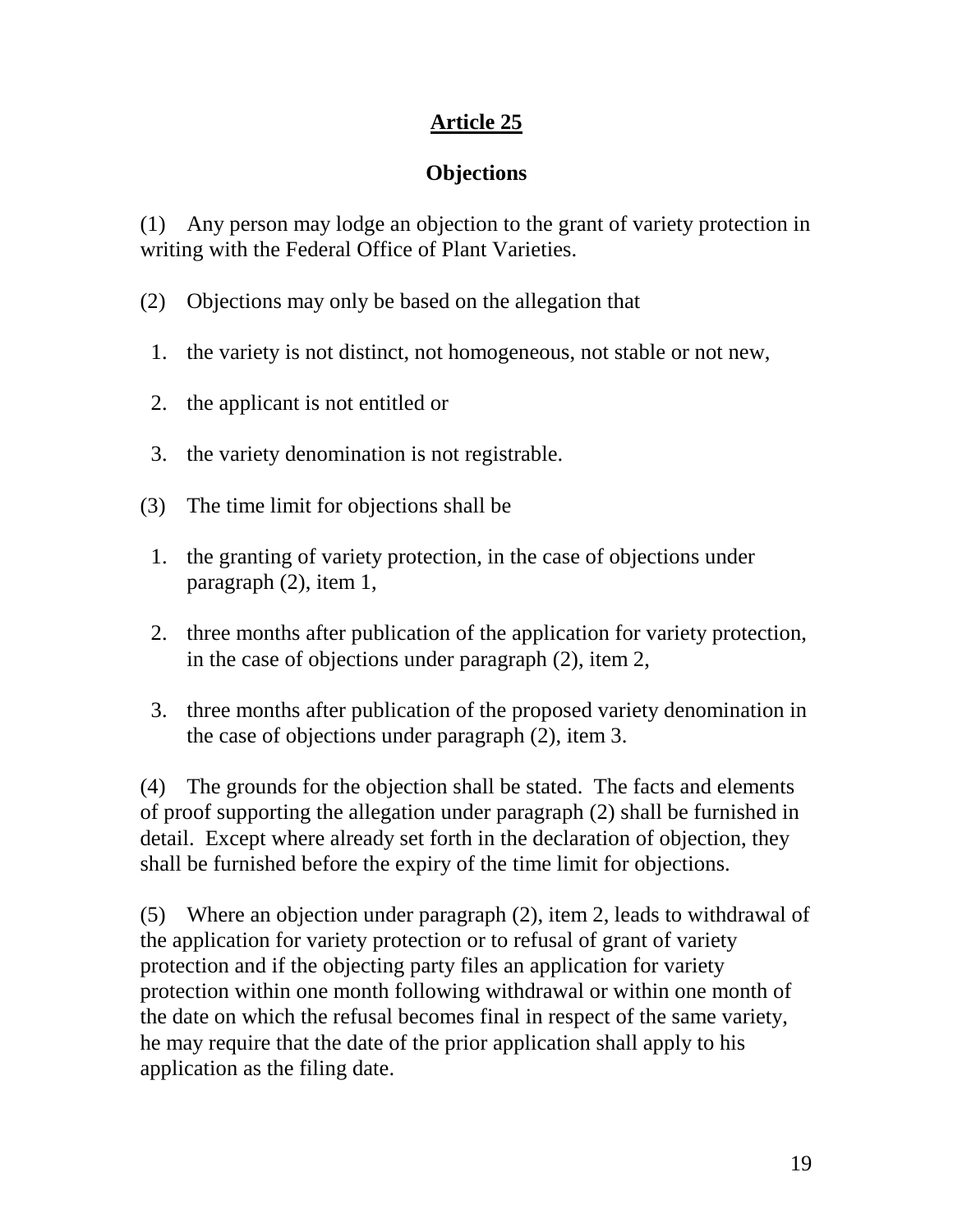## **Examination**

 $(1)$  Forthe purposes of examining whether a variety fulfills the requirements for the grant of variety protection, the Federal Office of Plant Varieties shall grow the variety or shall under take any other necessary investigations. It may wa ive examination if it already has earlier examination findings of its own in its possession.

(2) The Federal Office of Plant Varieties may entrust growing orther other necessary investigations to other technically qualified services, even abroad, and take into account the results of growing trials and other investigations carried outby such services.

(3) The Federal Office of Plant Varieties shall require the applicant to submitto the Office or to the service it designates, within a specified time limit, the necessary propagating and other material and the necessary further documents, to provide the necessary information and to permit its verification.

(4) Where the applicant claims priority under Article  $23(2)$ , he must submit the necessary propagating and other material and the necessary furtherdocuments within four years of the expiry of the priority period. He may not submit further propagating or further other material after such submission. If the first application is withdrawn or if the grant of breeders' rights is refused before the expiry of four years, the Federal Office of Plant Varieties may require the applicant to submit the propagating and other material intime for the following growing period and the other documents within a specified time limit.

(5) The Federal Office of Plant Varieties may supply authorities and services abroad with information on examination results where necessary formutual information.

(6) The Federal Office of Plant Varieties shall require the applicant to submitin writing within a specified time limit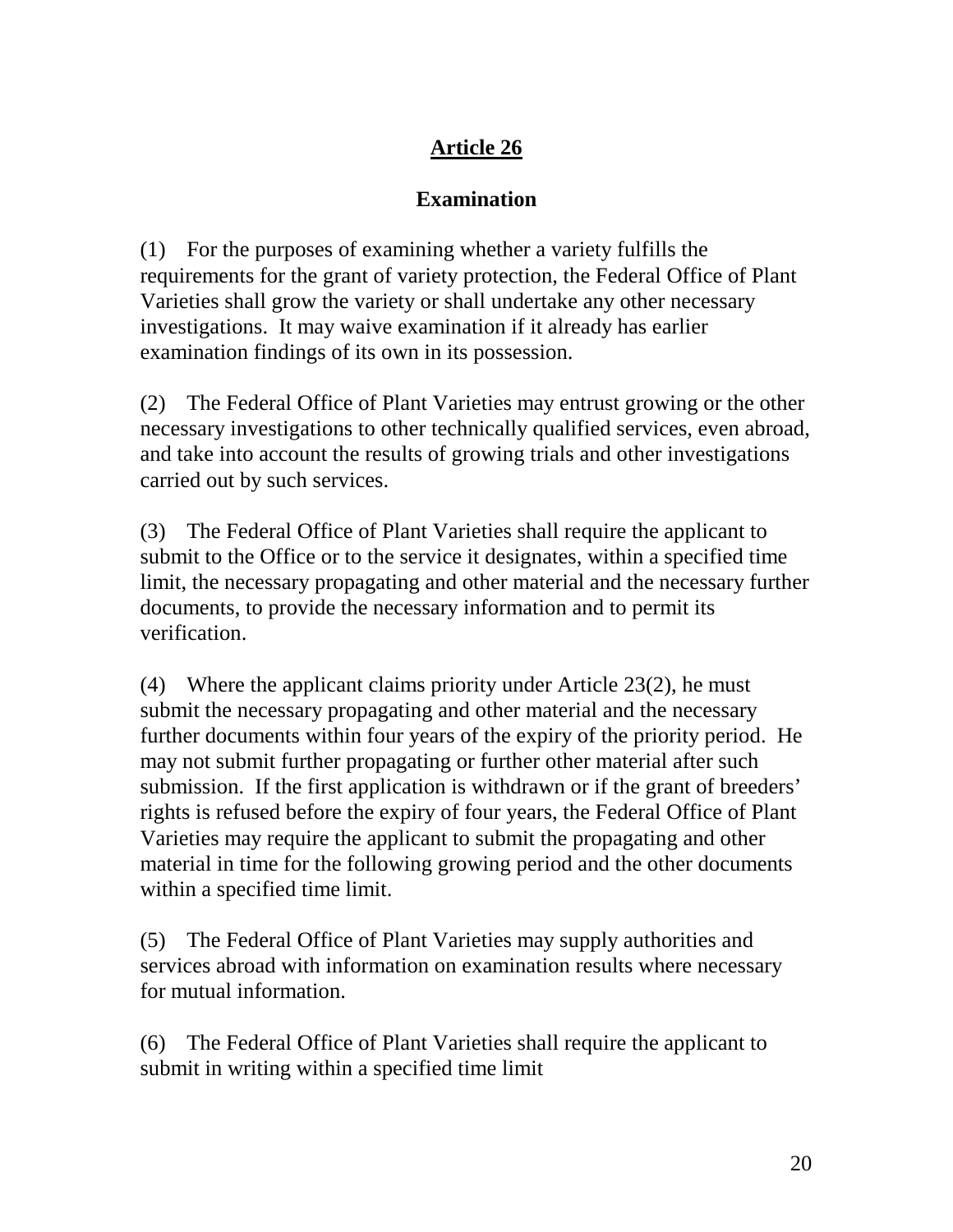- 1. avariety denomination, if he has stated aprovisional designation,
- 2. another variety denomination, if the proposed denomination is not registrable.

Articles 24 and 25 shall apply *mutatis mutandis* .

### **Article 27**

### **Failure to Comply**

(1) If the applicant fails to comply, within the time limit notified to him, with a request of the Federal Office of Plant Varieties,

- 1. to submit the necessary propagating or other material or the necessary furtherdocument s,
- 2. to propose a variety denomination or
- 3. to pay the due examination fees,

the Federal Office of Plant Varieties may reject the application for variety protection if it has pointed out the consequences of failure to comply when notifying the time elimit.

(2) If the applicant or the appellant does not pay the due fee for a decision on an application for variety protection or on an appeal, the application shall be deemed not to have been filed or the appeal not to have been lodged if the fee is not paid within one month of the Federal Office of Plant Varieties having notified the feedecision and thereby having pointed out the consequences of failure to comply.

## **Article 28**

### **The Plant Variety Protection Register**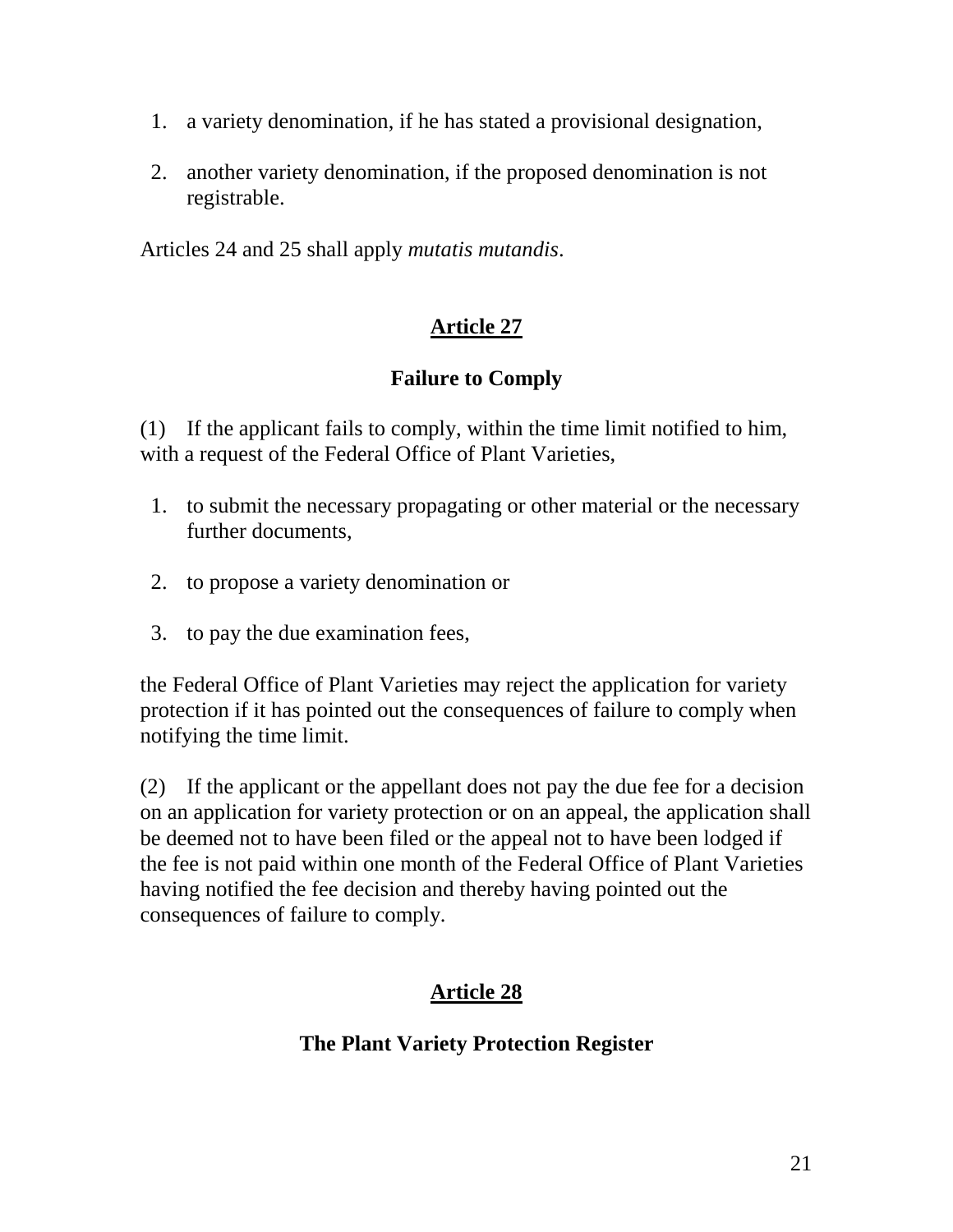(1) There shall be enterred in the Pl ant Variety Protection Register, once the grant of variety protection has become final,

- 1. the species and the variety denomination,
- 2. the specified expressions of the characteristics significant for distinctness; in the case of varieties whose pla nts are produced by crossing specific hereditary components, also reference thereto,
- 3. the name and address
	- (a) of the original breeder or discoverer,
	- (b) of the owner of variety protection,
	- (c) of the procedural representative,
- 4. the time at which variety protection begins and ends, to gether with the reasons for the end of protection,
- 5. any exclusive exploitation right, including the name and address of its owner,
- 6. any compulsory exploitation right and the conditions laid down.

(2) The entry of the specified expressions of characteristics significant for distinctness and the entry of the conditions attaching to a compulsory exploitation right may be replaced by a reference to documents of the Federal Office of Plant Varieties. The e ntry may be amended ex officio in respect of the number and type of characteristics or of the specified expressions of those characteristics, where necessary, in order to render the description of the variety comparable with the descriptions of other varieties.

(3) Amendments to the identity of the owner of variety protection or of a procedural representatives hall only be entered if supporting evidence is provided. The registered owner of variety protection or procedural representative remains entitled a nd committed under this Law until any amendmentisentered.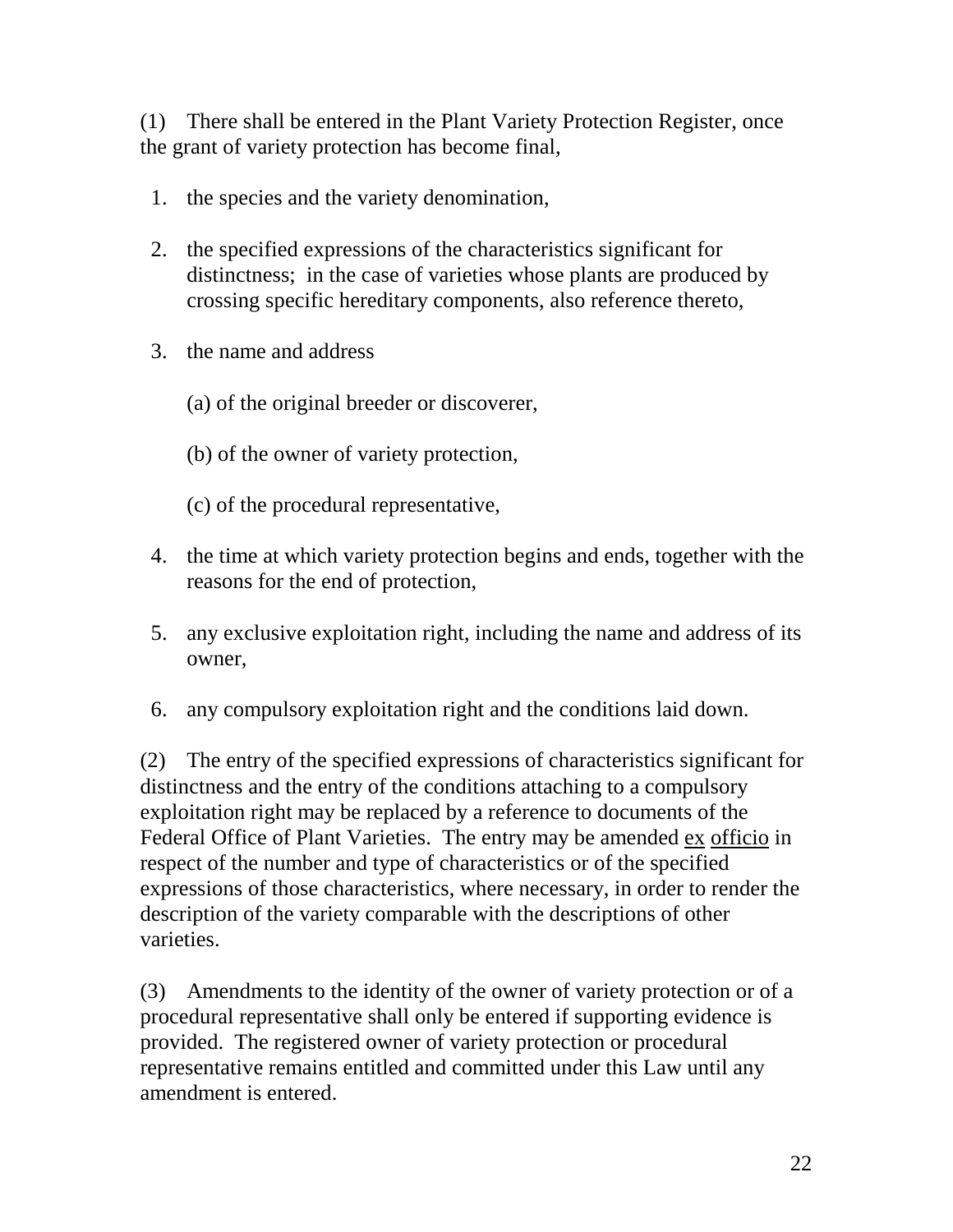(4) The Federal Office of Plant Varieties shall publish the entries.

### **Article 29**

#### **Access**

- (1) All persons shall have access to
- 1. the Plant Variety Protection Register,
- 2. the documents
	- (a) under Article 28(2), first sentence,
	- (b) of a published application for variety protection and granted variety protection,
- 3. the growing
	- (a) of a variety for the purpose of its examination,
	- (b) of a variety for the purpose of verifying its community intimate values of the values of the values of the values of the values of the values of the values of the values of the values of the values of the values of the

(2) In the case of varieties whose plants are produced by crossing certain hereditary components, details of the hereditary components shall be excluded from accessat the request of the person who has filed the application for variety protection. Such request may not be filed once the decision on the application for variety protection has been taken.

## **Article 30**

### **Amendment of the Variety Denomination**

(1) A variety denomination recorded on grant of variety protection shall be amended if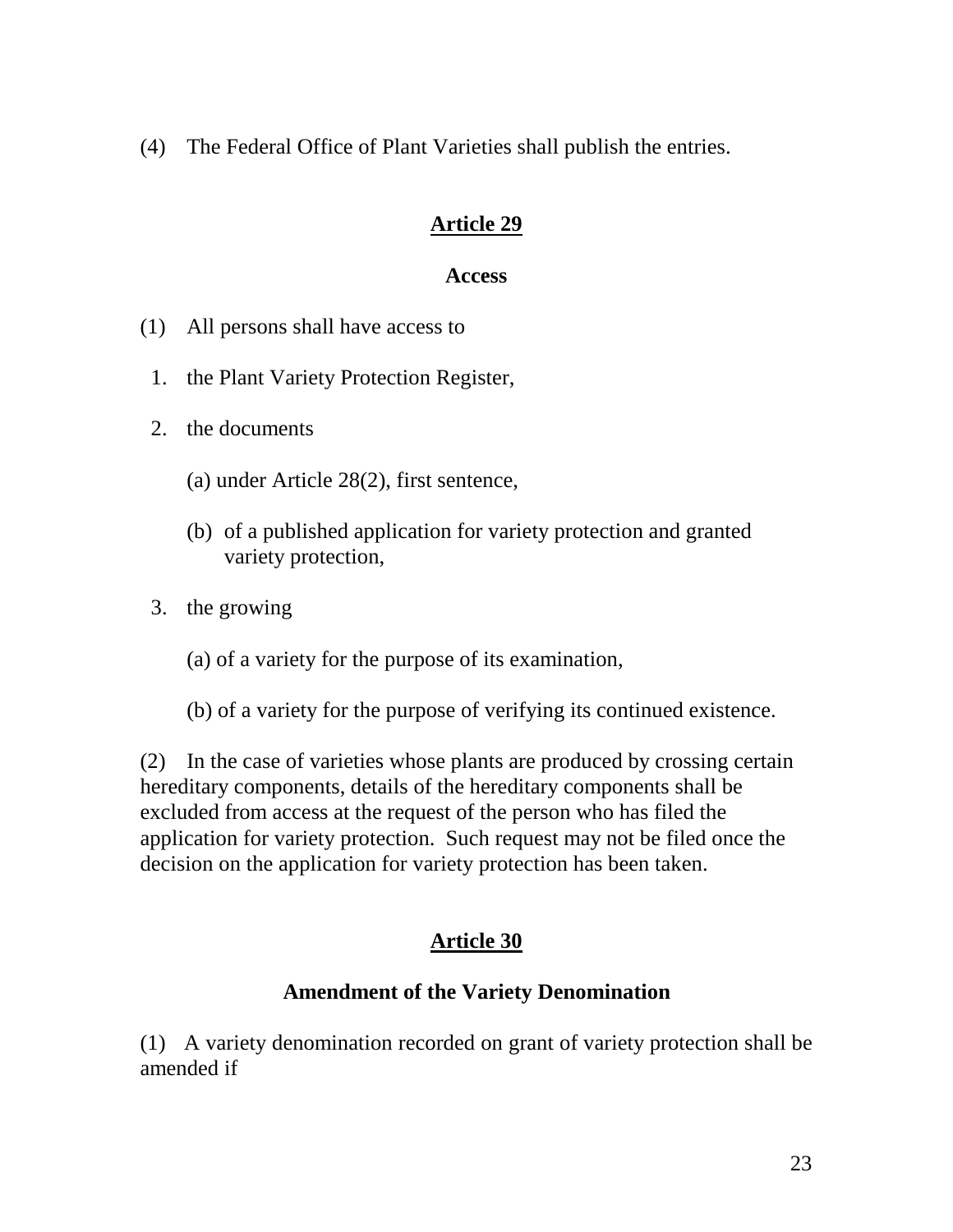- 1. grounds for exclusion under Article  $7(2)$  or  $(3)$  e xisted at the time of entry and continue to exist,
- 2. grounds for exclusion under Article 7(2), items 5 or 6, have subsequently occurred,
- 3. a conflicting right can be proved and the owner of variety protection agrees to the entry of another variety denom ination,
- 4. the owner of variety protection has been prohibited by a final legal decision from using the variety denomination or
- 5. any other person required to use the variety denominati on under Article 14(1) has been prohibited from using the variety denomination by a final legal d ecision and the owner of variety protection is a subsidiary party to the litigation or was informed of the proceedings, insofar as he was not prevented from as serting his rights by circumstances referred to in the second half sentence of Article 68 of the Code of Civil Procedure.

Where a variety denomination is amended in acco rdance with item 1 in the first sentence there shall be no claim to compensation for f inancial disadvantage under Article 48(3) of the Law on Admi nistrative Procedure.

(2) The Federal Office of Plant Varieties shall r equire the owner of variety protection to propose another variety denomination within a specified period of time if it ascer tains the existence of grounds for amendment in accordance with paragraph (1). If that period of time expires without result, the Office may lay down a variety denomination *ex officio* . At the request of the owner of variety protection or of another perso n, the Federal O ffice of Plant Varieties shall lay down a variety denom ination if the petitioner can prove a justified interest. Articles 24, 25 and 28 (1), item 1, and (4) shall apply *mutatis mutandis* to the laying down of the other variety denomination and its notification."

# **Article 31**

## **Ending of Variety Protection**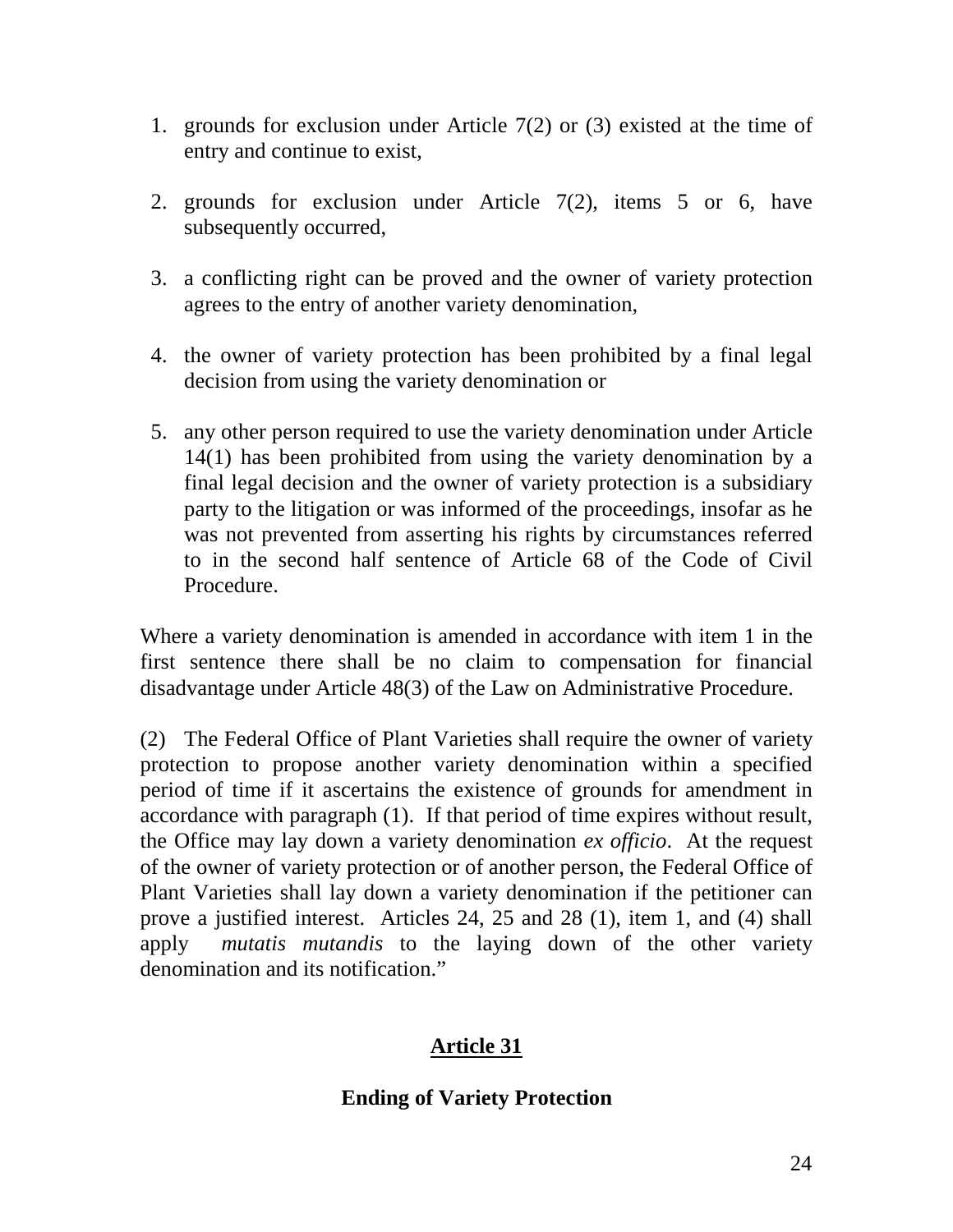(1) Variety protections hall expire if the owner of variety protection makes awritten denunciation to the Federal Office of Plant Varieties.

(2) The grant of variety protections hall be withdrawn if it transpires that on grant of variety protection the variety was not distinct or was not new. There shall be no claim to compensation for economic disadvantage under Article 48(3) of the Law on Administrative Procedure. Withdrawal on other grounds shall not be permissible.

(3) The grant of variety protections hall be cancelled if it transpires that the variety is not homogeneous or is not stable.

(4) In other cases, the grant of variety protection may only be cancelled if the owner of variantly protection

- 1. has not complied with a request under Article 30(2) to propose another variety denomination,
- 2. has not fulfilled, despited are minder, an obligation in respect of verification of the continued existence of the variety in accordance with a statutory order under Article  $32(1)$  or
- 3. has not paid due annual fees within the additional time limits.

## **Article 32**

### **Powers to Issue Procedural Regulations**

The Federal Ministry for Food, Agriculture and Forestry shall be empowered

1. tor egulated etails of the procedure before the Federal Office of Plant Varieties, including the selection of the characteristics significant for distinctness, the determination of the scope of examination and the subsequent verification of the continued exist ence of the protected variety,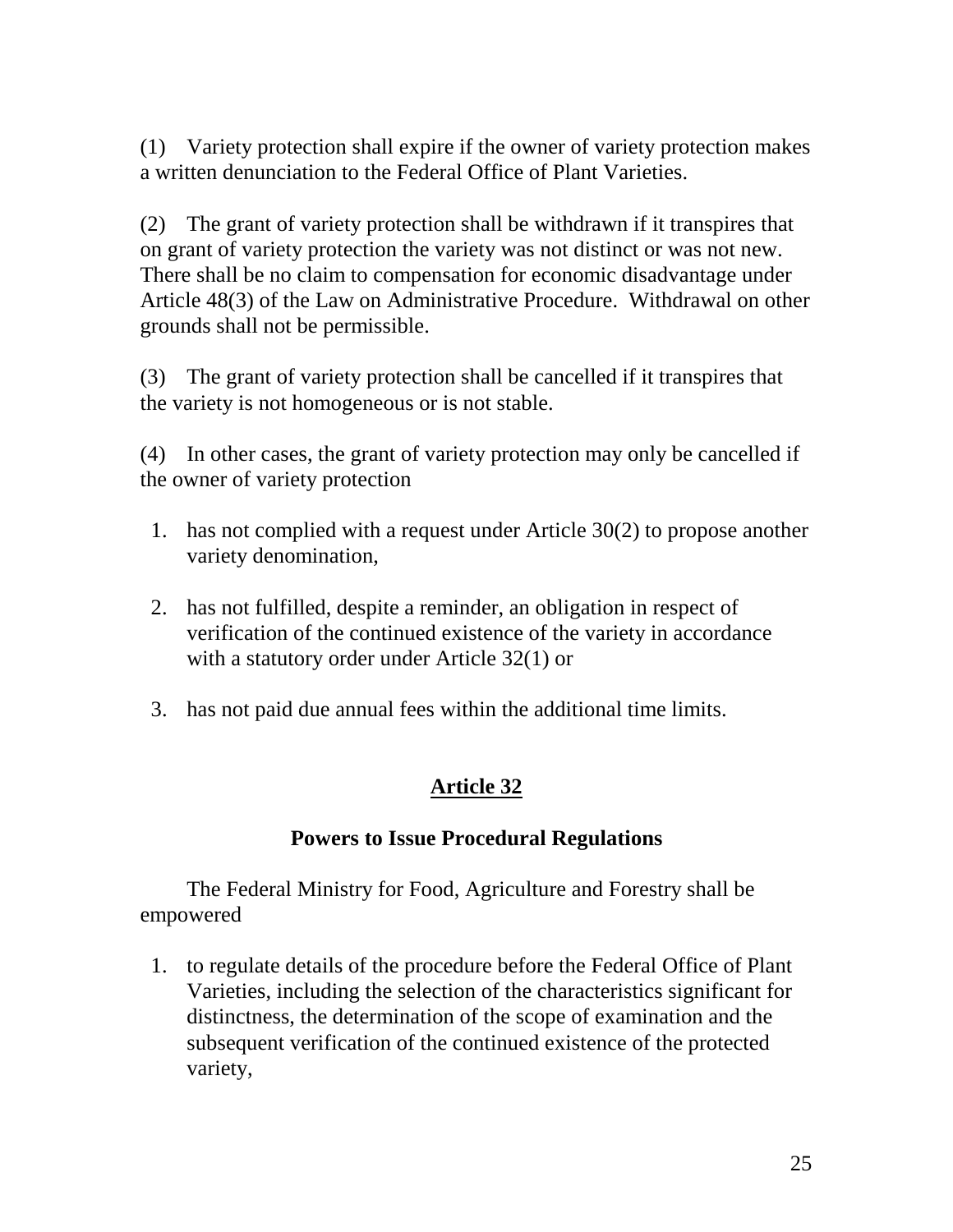2. to determine the gazette for notification of the Federal Office of Plant Varieties,

by way of statutory order.

## **Article 33**

## **Costs**

(1) The Federal Office of Plant Varieties shall charge costs for its official acts und erthis Law and for the examination of plant varieties at the request offoreignor supranational entities (fees and expenses) and an annual fee for each commenced year of the duration of variety protection (protection year).

(2) The Federal Ministry for Food, Agriculture and Forestry shall be empowered, in agreement with the Federal Ministry for Finance and Economy, to determine by statutory order the acts for which fees are due and the rates of such fees, whereby it may provide for fixed rates or basic rates and may determine the time for the generation and payment of fees. The importance, the economic value and any other utility of the official act, including for breeding and for the general public, shall be taken into appropriate account. The expenses to be recovered may be determined at variance with the Law on Administrative Costs.

(3) (Repealed).

(4) In the case of fees for the examination of a variety and for a negative decision on an application for variety protection, no reduction under Article 15(2) of the Law on Administrative Costs shall be granted.

 $(5)$  In the case of a success full appeal, the appeals feed shall be refunded. In the case of a successful appeal to the Patent Court or a successful legal appeal, the appeals feeshall be refunded on request. In the case of a partial success, the corresponding part of the appeals feeshall be refunded. However, therefund can be fully or partly refused if the decision is based on facts that could have been asserted or proved at an earlier date. S entences 1 to 4 shall apply *mutatis mutandis* for expenditure in appeals procedures.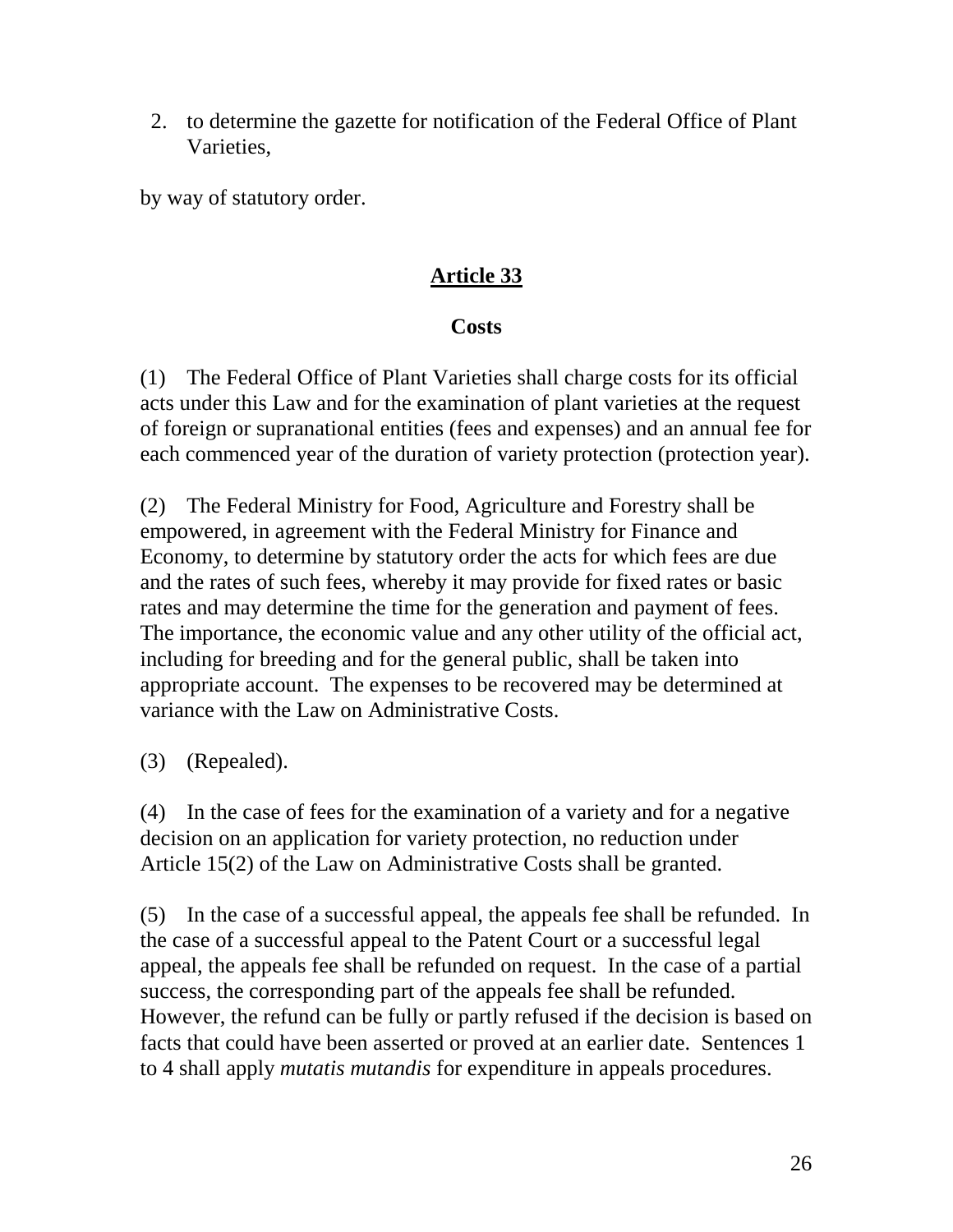There shall be no claim to refund of costs under Article and a 80 of the Law on Administrative Procedure.

### **CHAPTERFOUR**

### COURT PROCEEDINGS

## **Article 34**

## **Appeals**

(1) Appealss hall lietothe Patent Court from the decisions of the opposition boards.

 $(2)$  Within the time limit prescribed for filing appeals, a fee shall be payable in accordance with the Law on the Fees of the Patent Office and the Patent Court; if the fee is not paid, the appeals hall be deemed not to have beenlodged.

(3) An appeal against the laying -down of a variety denomination under Article 30(2) or against a decision for which immediate enforcement has been ordered shall have no staying effect.

(4) The Pre sident of the Federal Office of Plant Varieties may be a party in appeal proceedings.

(5) A Chamber of Appealshall rule on appeals. In the cases referred to in Article 18(2), items 3 and 4, it shall take its decisions with three legal members and in oth er cases with one legal member as chairman, a further legal member and two technical members.

# **Article 35**

## **Appeals on Points of Law**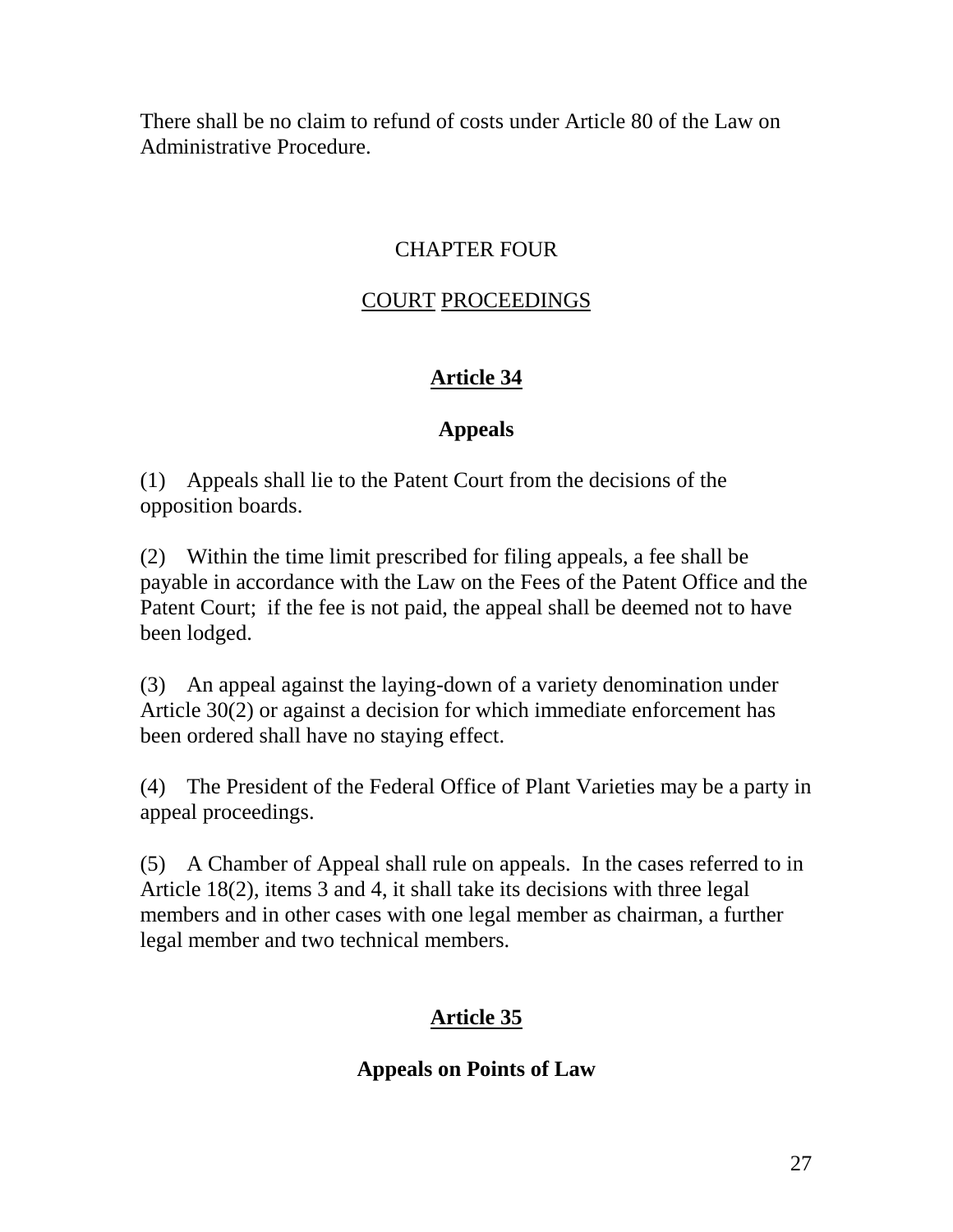(1) Appeals on points of law from decisions of the Chamber of Appeal shall lie to the Federal Court if the Chamber of Appe also allows in its decision.

(2) Article 34(3) shall apply *mutatis mutandis*.

### **Article 36**

#### **Application of the Patent Law**

Unless otherwise stipulated by Articles 34 and 35, the provisions of the Patent Law concerning appeals proceedings before the Paten t Court and proceedings for appeals on points of law before the Federal Court and concerning assistance with the costs of proceedings shall apply *mutatis mutandistosuchproceedings.* 

#### CHAPTER FIVE

#### INFRINGEMENTS

#### **Article 37**

### **Right to Seek Injunctions, Damages and Compensation**

- (1) Whosoever without the consent of the owner of variety protection
- 1. Commits with material enjoying variety pr otection any of the acts referred to in Article 10(1) or.
- 2. uses the variety denomination of a protected varie ty or a designation that may be confused with it for a different variety of the same or a related species

may be sued by the injured party to enjoin such infringement.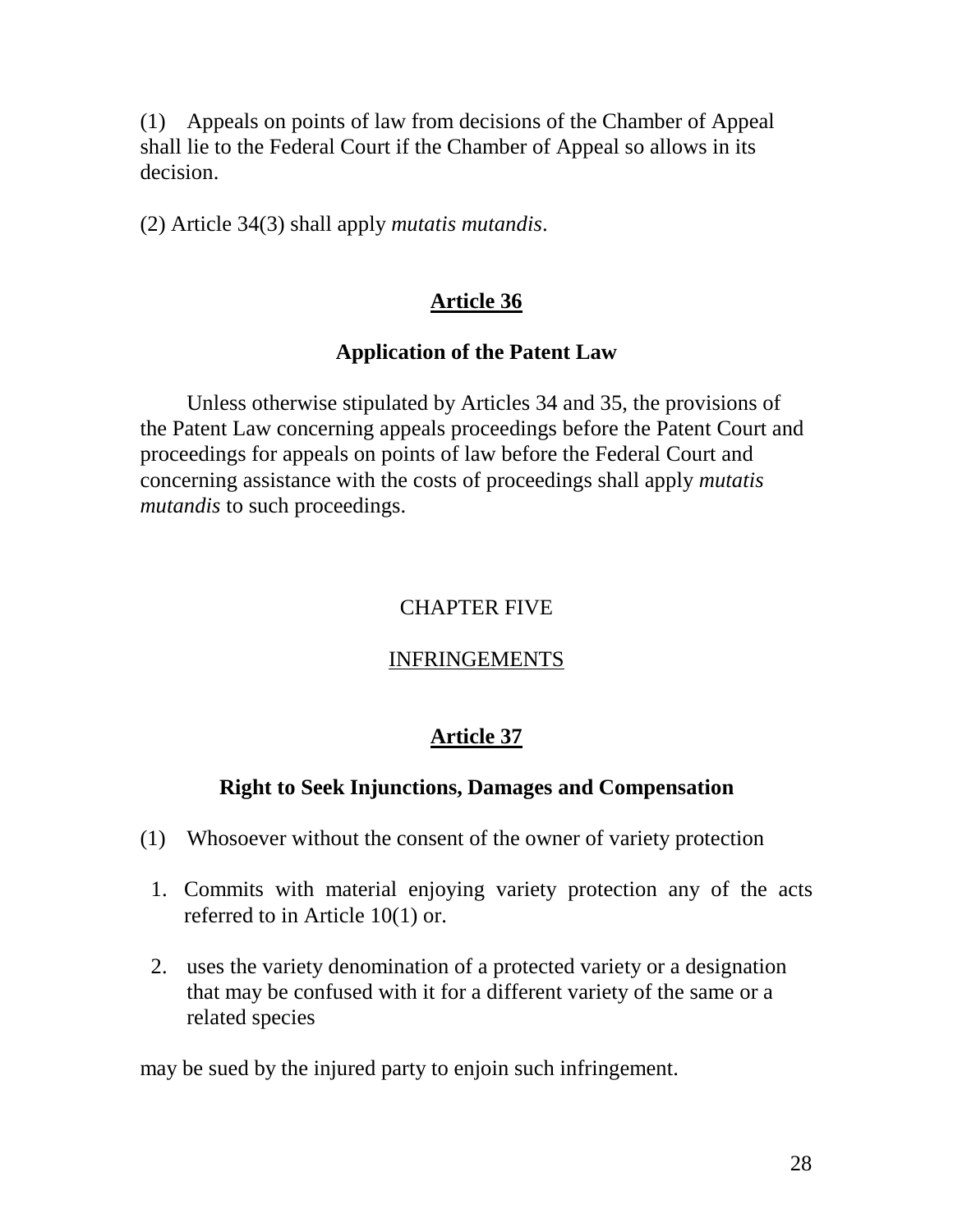(2) Whosoever acts intentionally or negligently shall be liable for compensation to the einjured party for the damage resulting from the act in question. In the event of slight negligence, the court may fix, in lieu of compensation, an indemnity within the limits of the damage to the injured party and the profit which has accrued to the infractional inger.

(3) The owner of variety protection may r equire equitable remuneration from any person who has performed with material enjoying variety protection one of the acts referred to in Article 10(1) in the time between publication of the application and g rant of variety pr otection.

(4) Claims deriving from other statutory provisions shall remain unaffected.

## **Article 37a**

## **Right to Seek Destruction**

(1) In the cases referred to in Article  $37(1)$ , the injured party may request that material which is the subject of the infringing act and which is in the possession or ownership of the infringer be destroyed, unless the situation resulting from the infringement can be removed in some other manner and destruction would be out of proportion for the infringer or ow nerin the individual case.

(2) The provisions of paragraph (1) shall be applied, *mutatis mutandis*, to any equipment belonging to the infringer and which has been used or is intended exclusively or almost exclusively for the unlawful production of the mat erial.

## **Article 37b**

## **Right to Seek Information with Regard to Third Parties**

(1) Whosoever without the consent of the owner of variety protection commits any of the acts referred to in Article 10 and which are reserved to the owner of variety protection o ruses the variety denomination of a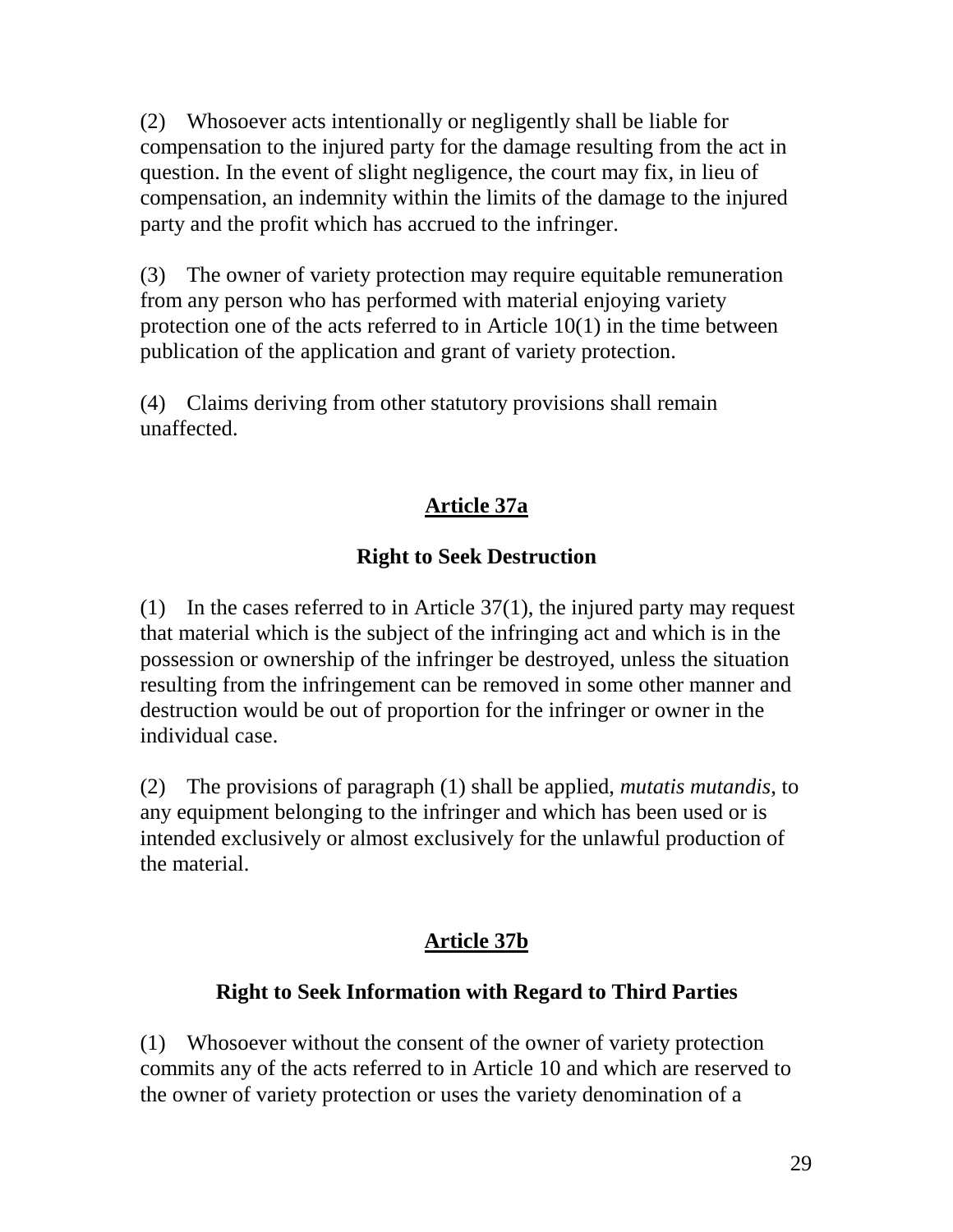protected variety or a denomination that may be confused with such denomination for a different variety of the same or a related species, may be required by the injured party to give information, without delay, on the origin and distribution channels of the material that is the subject of such act, except where disproportionate in the individual case.

(2) The person required to give information under paragraph  $(1)$  shall give particulars of the name and address of the producer, the supplier and any other prior owners of the material, of the tradecustomer or client as also in respect of the quantity of material that has been produced, delivered, received or ordered.

(3) Inthose cases where infringement is obvious, the obligation to provide information may be imposed by an interiminiunction in compliance with the Code of Civil Procedure.

(4) Such information may only be used incriminal proceeding sor in proceeding sunder the Law on Offenses against the person required to give information, or against a dependent person under Article  $52(1)$  of the Code of Criminal Procedure, in respect of an act committed before the information was given, with the consent of the person required to give information.

 $(5)$  Furtherclaimstoi nformation shall remain unaffected.

## **Article 37c**

### **Prescription**

Claims arising from infringement of a right protected by this Lawshall become invalid by prescription three years after the time at which the entitled persongains knowledge of the infringe ment and of the identity of the infringer or 30 years after the infringement irrespective of such knowledge. Article 852(2) of the Civil Codes hall apply *mutatis mutandis*. Where the infringer has madegains at the cost of the entitled person by reason of the infringement, he shall be obliged, even after the claim has expired by prescription, to surrender such gain in accordance with the provisions on the surrender of unjustified gain.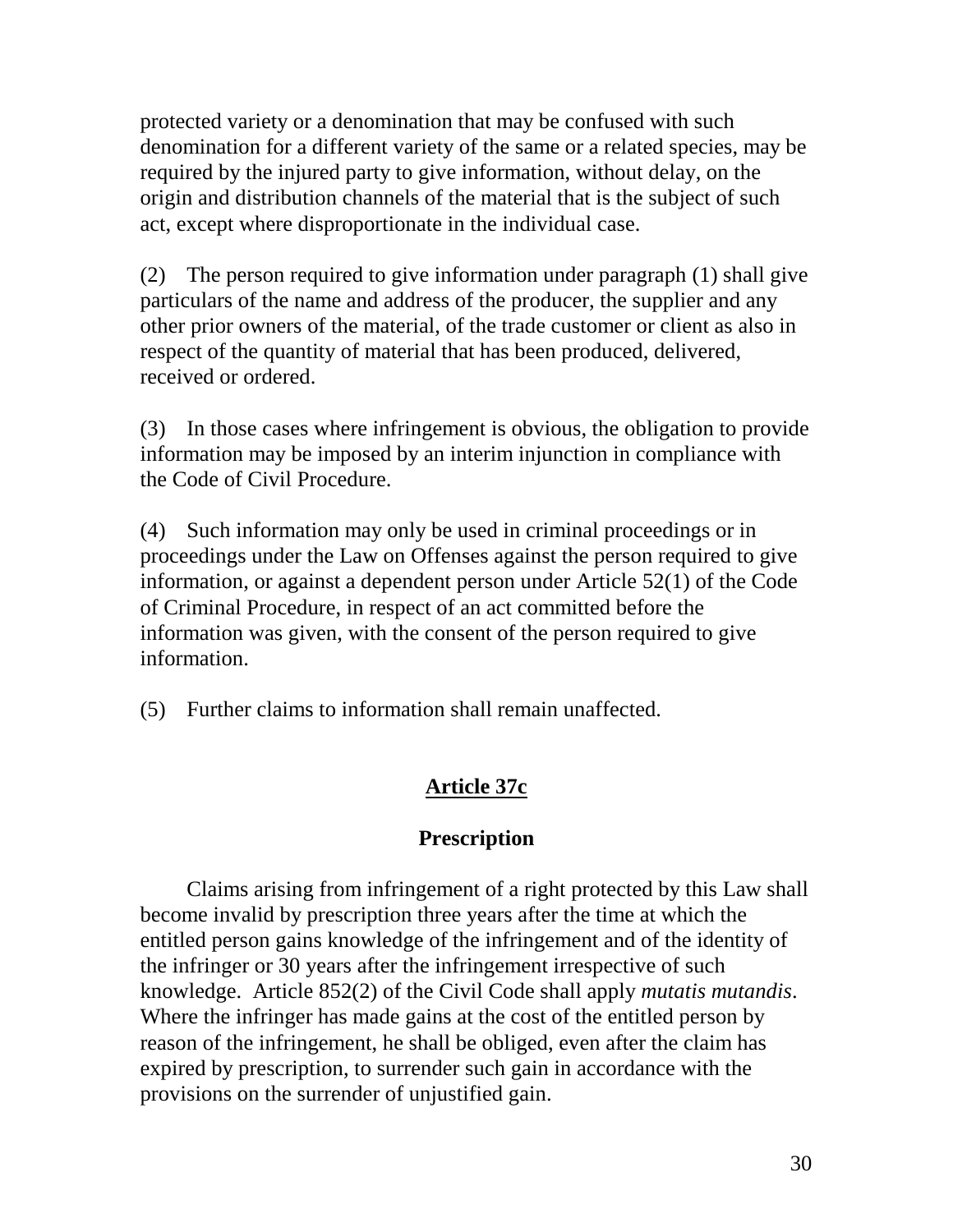# **Litigation with Respect to Plant Variety Protection**

(1) All actions where by a claim is asserted under a legal relationship governed by this Law (plant variety protection litigation) shall be heard by the *Landgerichte* (provincial courts) irrespective of the value indispute.

(2) The provincial governments shall have power to allot by statutory order variety protection litigation for the areas of a number of provincial courts to one such court where this serves the technical furtherance or more expeditious settlement of the proceedings. The provincial government smay transfer such powers to the provincial administrations of justice.

(3) The parties may also be represented by attorneys at law admitted to practice in the courts before which the orther appeal would have been heard in the absence of an arrangement u nder paragraph (2). Any additional costs incurred by a party by reason of the fact that it is represented by an attorney at law not admitted to practice in the court hearing the cases hall not be refunded.

(4) Of the costs arising from the collaboration of a patent attorney, fees up to the amount of a full fee according to Article 11 of the Federal Regulations on Lawyers' Fees, to gether with the necessary expenses of the patent attorney, shall be allowed.

 $(5)$  Paragraphs $(1)$ to $(4)$ shallalso applyto all a ctions to assert a claim under the legal relationships reg ulated in Council Regulation (EC) No. 2100/94 of 27 July 1994 on Community Plant Variety Rights (OJNo. L227 page 1) in its applicable version.

# **Article 39**

# **Penal Provisions**

(1) Any person who,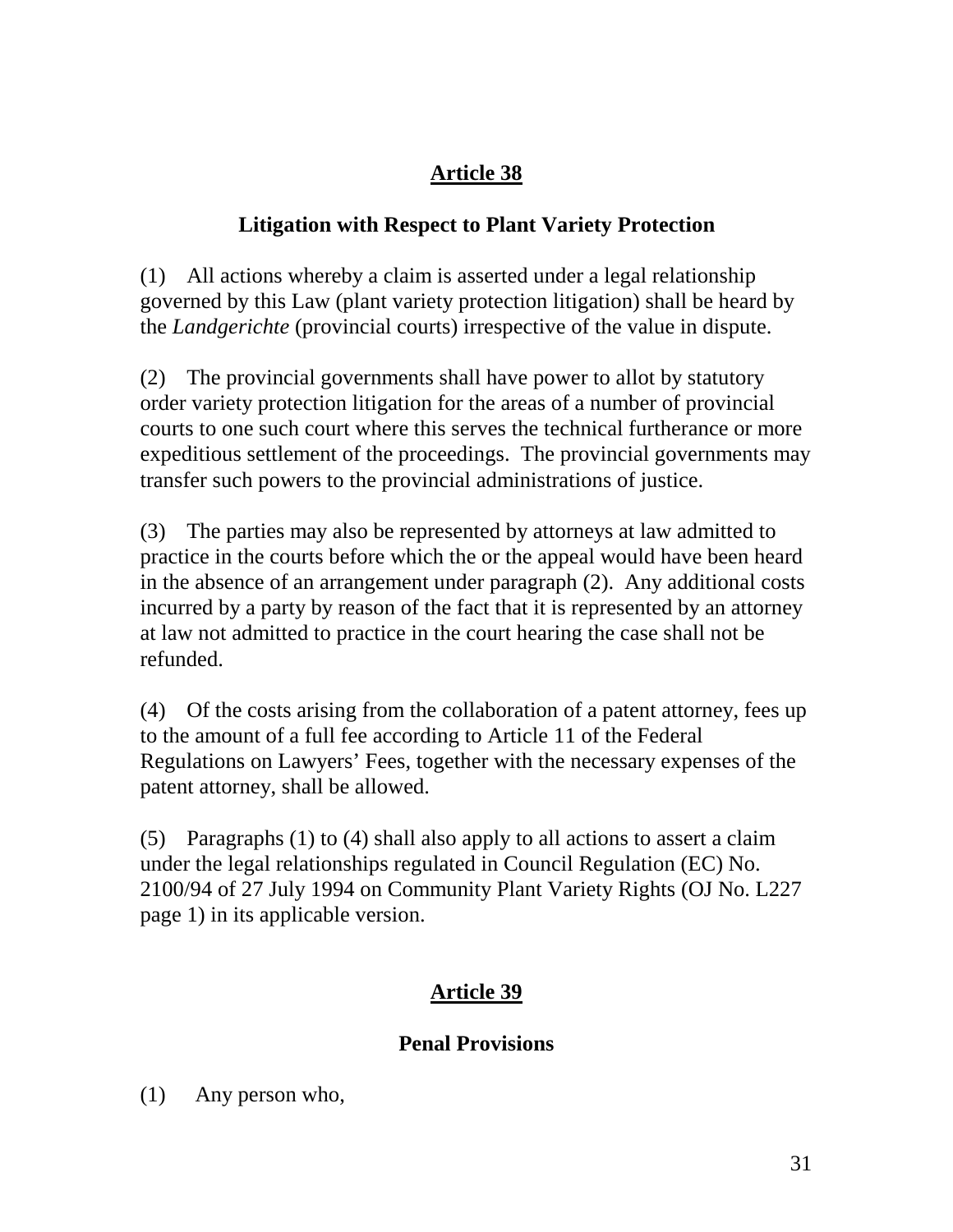- 1. in contravention of Article 10(1), and in conjunction with paragraph (2), produces, conditions for the purposes of propagation, places on the market, i mports, exports or stores propagating material of a variety protected under this Law, a plant, a pa rt of a plant or a protected under this Law, a plant, a part of a plant or a protected under the set of a protected under the set of a protected under the set of a protected under th
- 2. in contravention of Article 13(1), and in conjunction with paragraph (2), first sentence, also in conjunction with paragraph (4), first sentence, or par agraph (5), of Council Regulation (EC) No. 200/94 of 27 July 19 94 on Community Plant Variety Rights (OJ No. L227 page 1) propagates, conditions for the purposes of propagation, offers for sale, places on the market, i mports, exports or stores material of a variety protected by a Community plant variety right,

shall b eliable to imprisonment of up to three years orto a fine.

(2) Where the person committing the acts does soon a commercial basis the penalty shall be imprisonment not exceeding five years or a fine.

(3) The attempt to commit such an offenses hall be pu is habile.

 $(4)$  In the cases referred to in paragraph  $(1)$ , such acts shall only be prosecuted on request, except where the criminal prosecuting authorities hold ex officio intervention to be required due to the special public interest incriminal prosecution.

(5) Objects implicated in an offense may be confiscated. Article 74a of the Penal Codeshall apply. Where the claims referred to in Article 37a are upheld in proceedings under the provisions of the Code of Criminal Procedure with regard to the compen sation of the injured party (Articles 403 to 406c), the provisions on confiscation shall not be applied.

 $(6)$  In the event of a conviction, the sentence shall be published if the injured party so requests and has a justified interest therein. The nature o f the publication shall be laiddown in the judgment.

## **Article 40**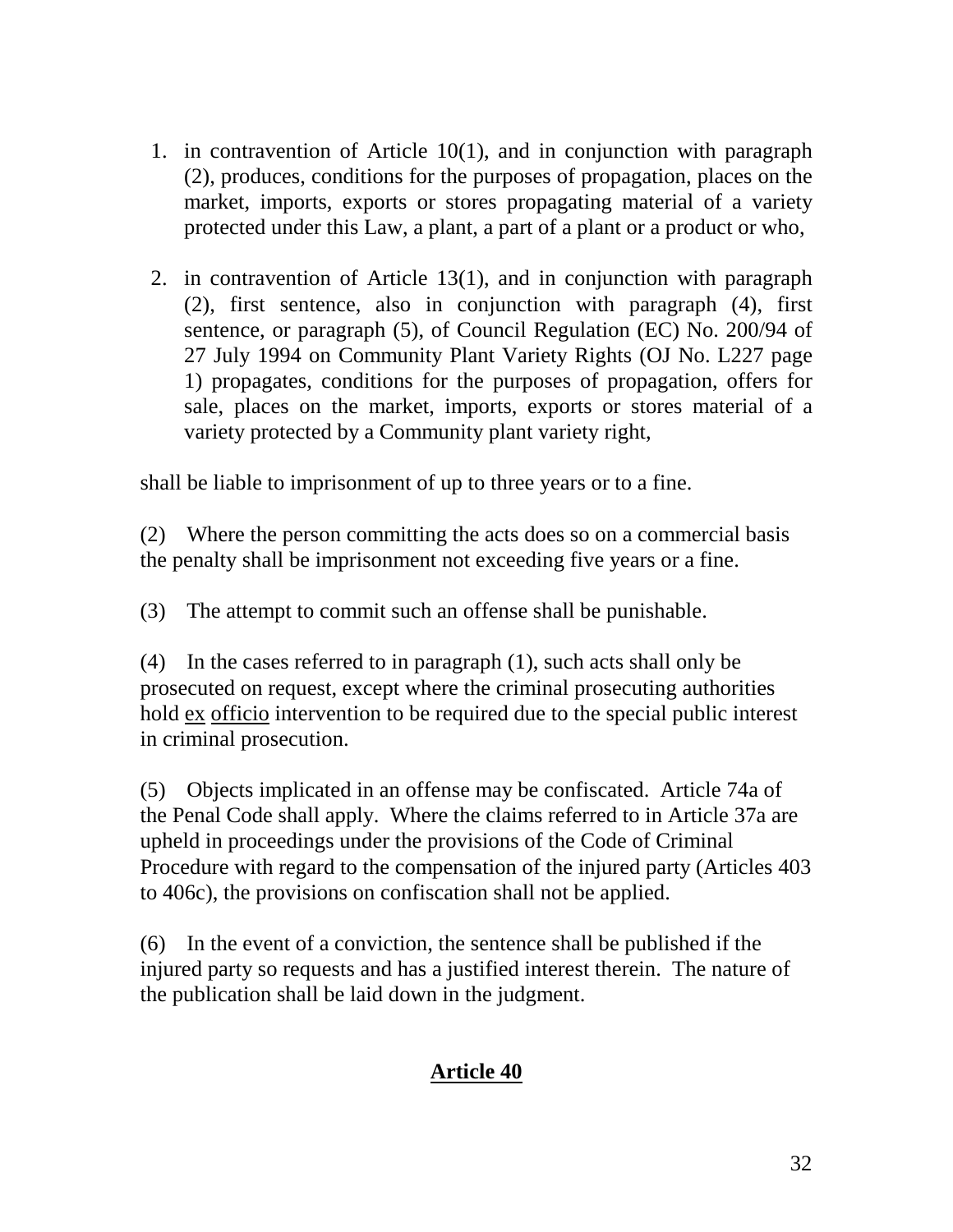#### **Fines**

- (1) Any person who intentionally or by ne gligence,
- 1. in contravention of Article 14(1), markets propagating material of a variety protected under this Law without stating the va riety denomination or without stating it in the pr escribed manner,
- 2. in contravention of Article 14(3), uses a variety denomination of a variety protected under this Law or a designation that may be confused with it for another v ariety of the same or o fare lated species or,
- 3. in contravention of Article 17(1), also in conjunction with paragraph (3), of Council Regulation (EC) No. 2100/94 of 27 July 1994 on Community Plant Variety Rights (OJ No. L227 page 1), fails to use the denomination of a varie ty protected by a Community plant variety right, does not use it correctly, completely or in the pr escribed manner,

shall be deemed to have committed and ffense.

(2) Such offence may be liable to a fine not exceeding  $10,000$ Deutschmarks.

(3) Objects imp licated in offenses may be confiscated. Article 23 of the Law on Offenses shall be applied.

(4) The Federal Office of Plant Varieties shall constitute the administrative authority within the meaning of Article  $36(1)$ , item 1, of the LawonOffences.

## **Article 40a**

## **Measures by the Customs Authorities**

(1) Material that is the subject of the infringement of variety protection granted with in the country shall be subject, at the petition of the owner of variety protection and against his security, to seizure b y the customs authorities, on import or export, in those cases where the infringement is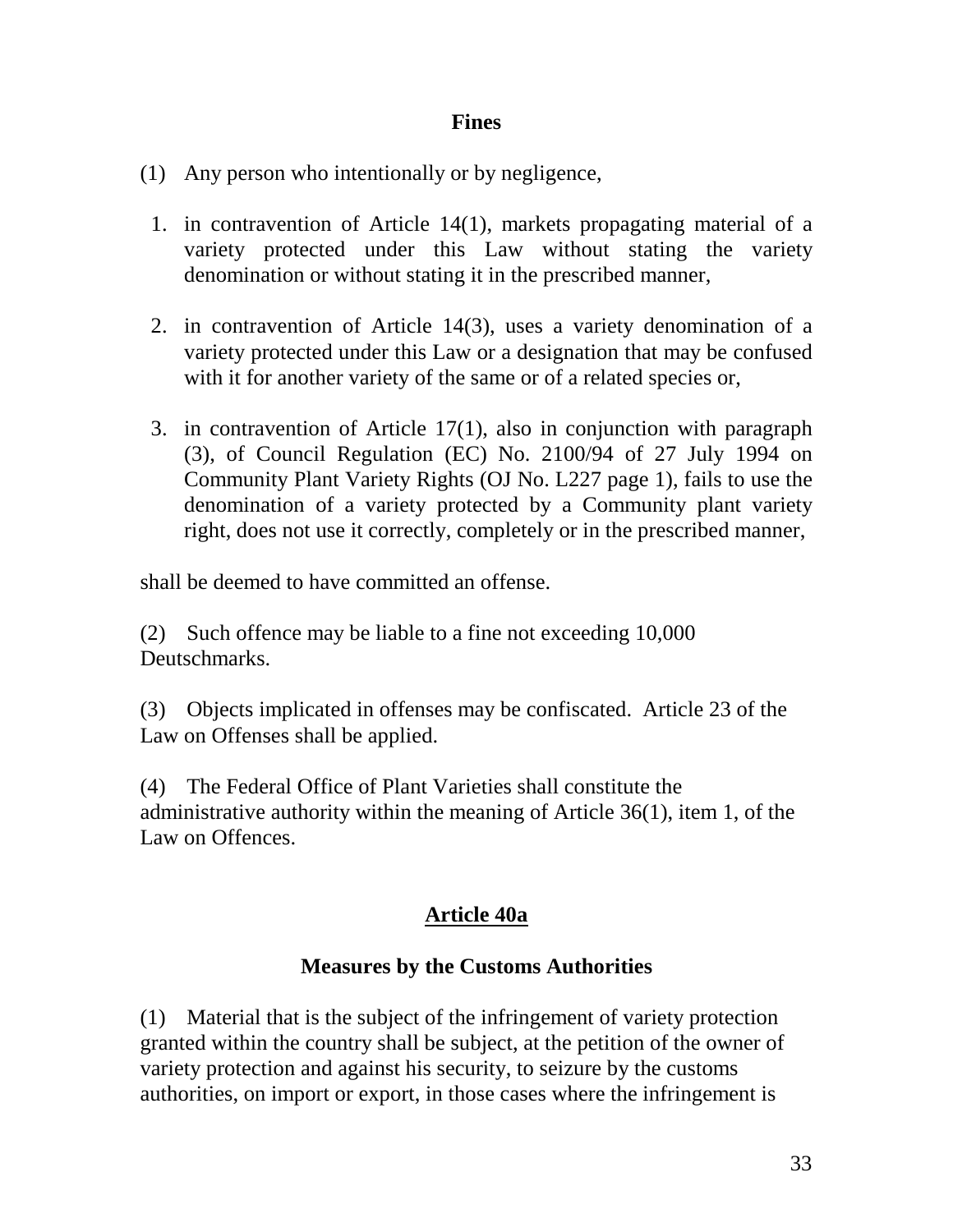obvious. This provisions hall apply intrade with other member States only insofar as controls are carried out by the customs authorities.

(2) Where the customs autho rities order a seizure, they shall advise the person entitled to dispose and also the petitioner without delay. The origin, quantity and place of storage of the material, to gether with the name and address of the person entitled to dispose, shall be commu nicated to the petitioner; the secrecy of correspondence and mail (Article 10 of the Basic Law) shall be restricted to that extent. The petitioner shall be given the opportunity to inspect the material where such inspection does not constitute a breach o f commercial ortradesecrecy.

(3) Where no opposition to seizure is made, at the latest, within two weeks of service of the notification under the first sentence of paragraph (2), the customs authorities shall order confiscation of the seized material.

(4) If the person entitled to dispose opposes seizure, the customs authorities shall inform the petition erthere of without delay. The petition er shall be required to declare to the customs authorities without delay whether he maintains his request under p aragraph (1) in respect of the seized material.

- 1. If the petitioner withdraws his request, the customs authorities shall lift the seizure without delay.
- 2. If the petition ermaintains his request and submits an executable court decision ordering the impounding of these ized material or limitation of the right to dispose, the customs authorities shall take the necessary measures.

Where neither of the cases referred to initems 1 and 2 are applicable, the customs authorities shall lift the seizure on the expiry of two weeks after service of the notification to the petitioner under the first sentence; where the petitioner can show that a court decision according to item 2 has been requested, but has not yet been received, the seizure shall be maintaine d for a further two weeks at the most.

(5) Where the seizure proves to have been unjustified from the beginning and if the petition erhas maintained his request under paragraph (1) in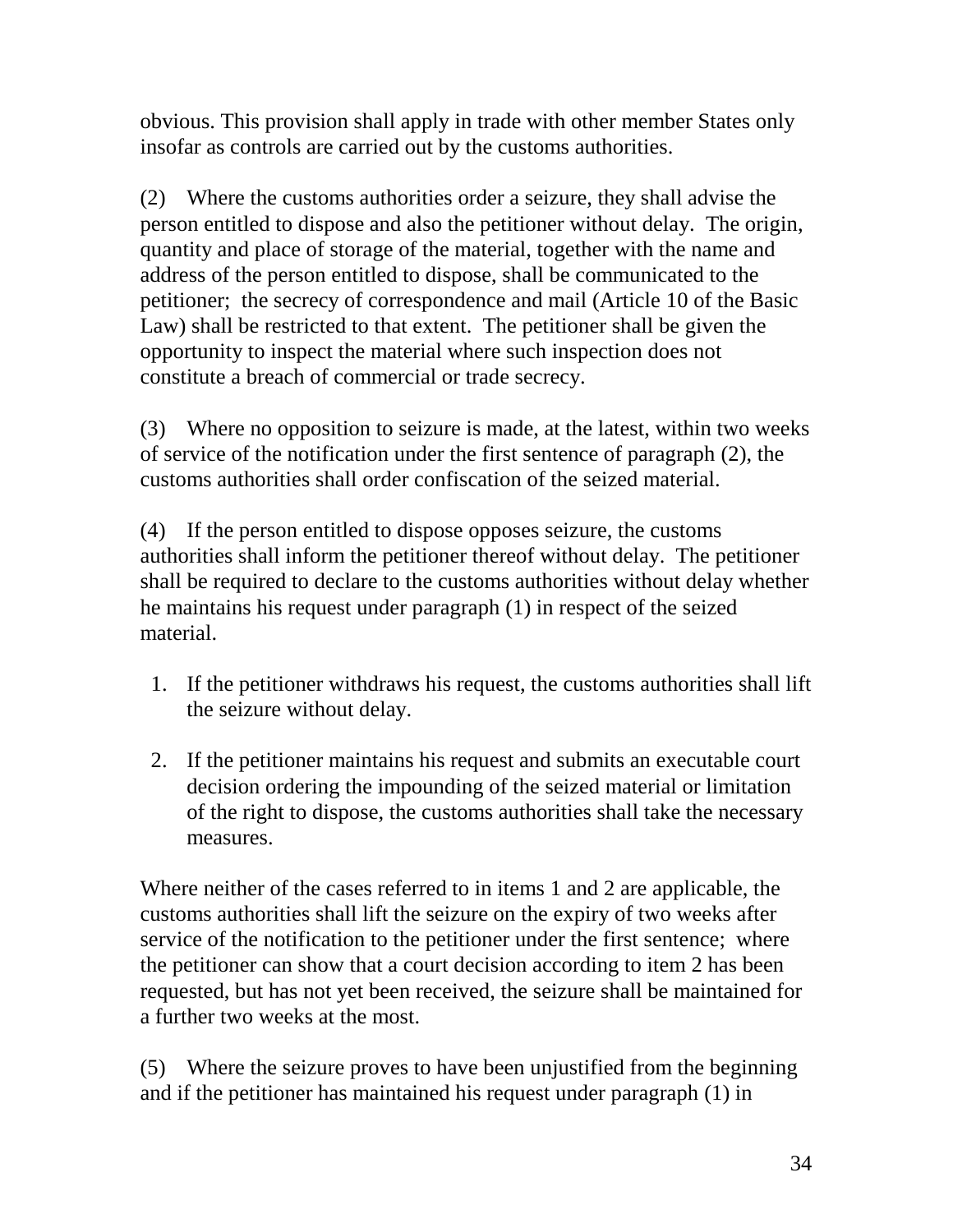respect of the seized material or has not made a declaration without de lay  $(secondsentence of paragraph (4)), heshall be required to compensate the$ damages that seizure has occasioned to the person entitled to dispose.

 $(6)$  The petition under paragraph  $(1)$  is to be submitted to the Regional Finance Office and shall be effec tive for two years unless as horter period of validity has been requested; it may be repeated. The cost of official acts related to the petitionshall be charged to the petitioner in accordance with Article 178 of the Fiscal Code.

(7) Seizure and confiscation may be challenged by the legal remedies allowed for the fixed penalty procedure under the Law on Offenses in respect of seizure and confiscation. The petitionershall be heard in the review proceedings. An immediate appeals hall lie from the decisi on of the local court; it shall be heard by the *Oberlandes gericht* (higher provincial court).

#### **CHAPTERSIX**

#### FINAL PROVISIONS

#### **Article 41**

#### **Transitional Provisions**

(1) The provisions of this Lawshall apply in respect of varieties for which, on entry int of orce of this Law, variety protection

1. still exists under the Seed Law as published in a consolidated version in the *Bundesgesetzblatt*, Part III, Section No. 7822-1, and last amended by the Law of December 23, 1966 (*BGBl. I, page 686)*, in conjunction with Article 52(1) of the Plant Variety Protection Law of May 20,1968( *BGBl. I, page 429*), in the version notified on January 4, 1977 ( *BGBl*. I, pages 105, 286), or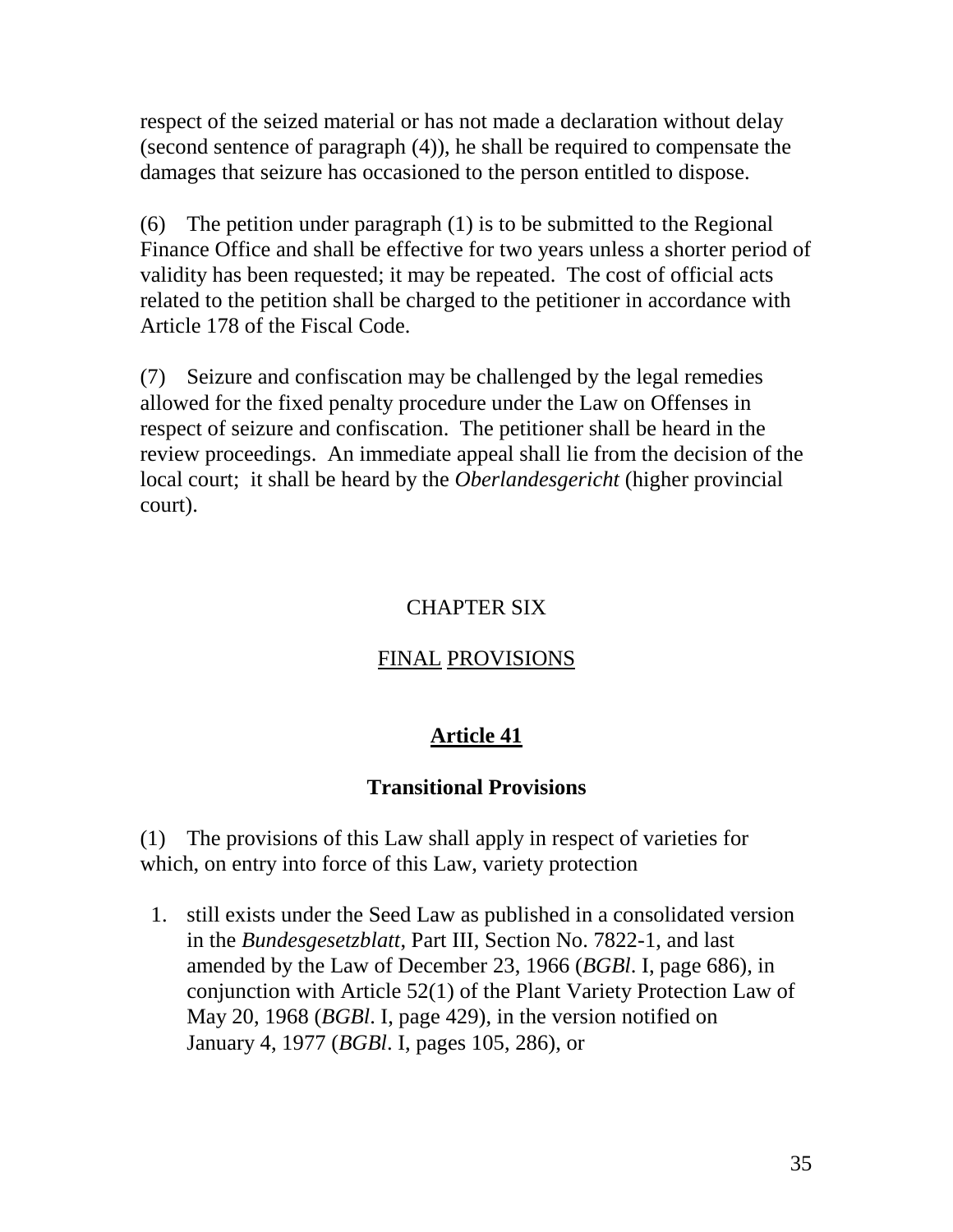2. has been granted or applied for under the Plant Variety Protection Law of May 20,1 968, in the applicable version,

with the provision that, in the case under item 1, a grant of variety protection can only be withdrawn under Article  $31(2)$  if it transpires that the requirements of Article 2(2) of the Seed Law were not fulfilled at the time e variety protection was granted.

(2) Where a patent has been granted or applied for inrespect of a variety or a process for its breeding prior to the date on which this Law has become applicable to the species concerned, the applicant, or his successor in title, may maintain his application or may apply for grant of variety protection for the variety and the owner of the patent may maintain his patent or may apply for grant of variety protection for the variety. If he applies for the grant of variety pr otection, he shall be entitled to claim the date of the patent application as priority for the application for variety protection; the third sentence of Article 23(2) shall apply *mutatis mutandis* . The duration of the variety protection granted shall be r educed by the number of full calendar years that have elapsed between the filing of the patent application and the date of the application for variety protection. Once the grant of variety protection has become final, rights deriving from the patent or the epatent application may no longer be asserted in respect of the variety; pending patent grant procedures shall not be pursued.

(3) If a Community plant variety right has been granted for a variety and has been terminated by religion nquishment without the existence of grounds for a decl aration of nullity or cancellation, an application for grant of variety protection under this Law may be filed within three months of the relinquishment taking effect. The holder of the Community plant variety right or his su ccessor in titleshall enjoy the date of the application for grant of the Community plant variety right as priority for the variety protection application under this Law. The priority shall lapse if the applicant does not file within the aforemention edper iod the documents concerning the application for grant of the Community plant variety right, its grant and the relinquishment. If variety prote ction under this Law is granted for the variety, the dur ation of the granted protectionshall be reduced by the number of complete calendary ears that have elapsed between the grant of the Community plant variety right and the grant of variety protection under this Law.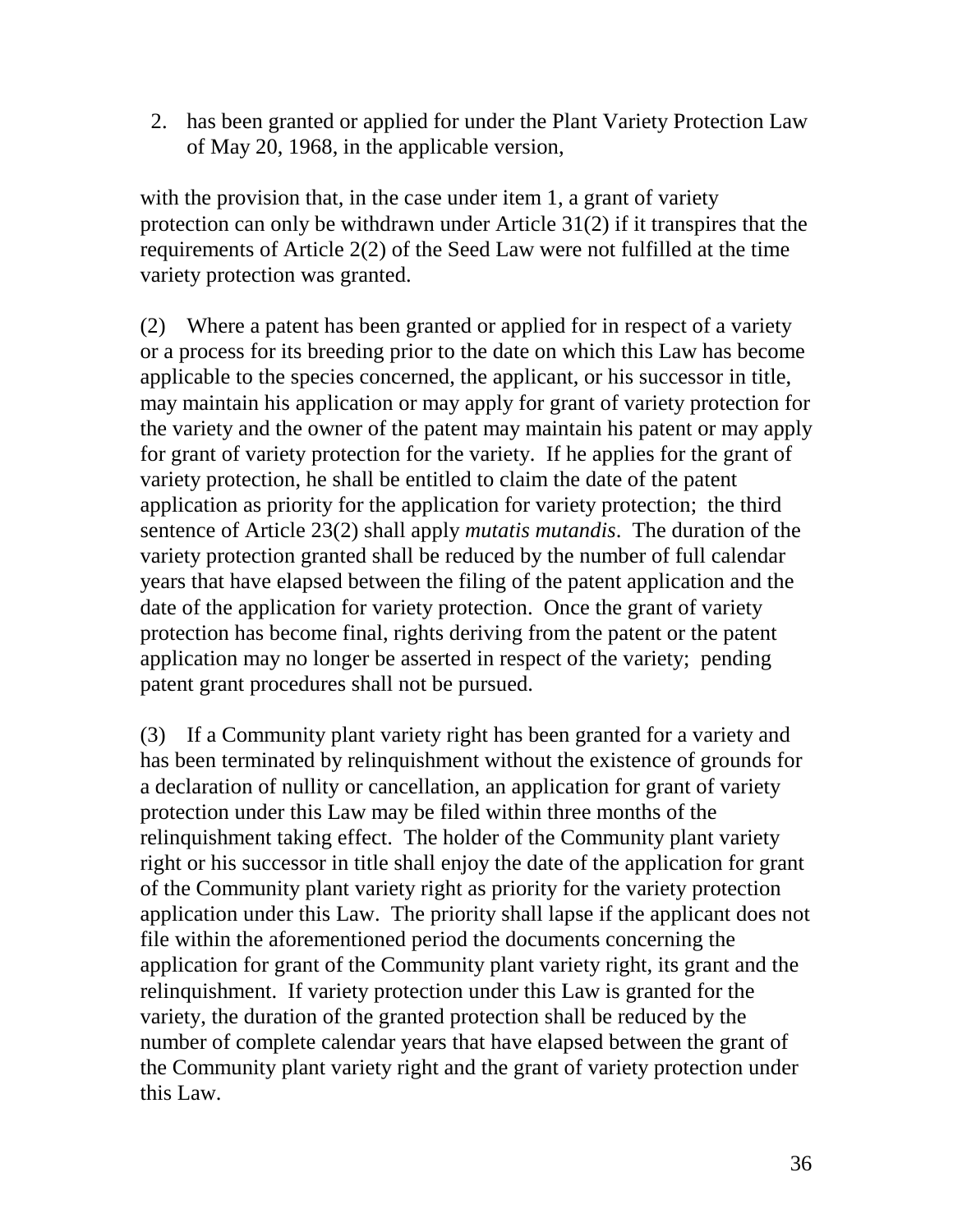(4) Varieties for which the application for protection has been filed up to one year after the d ate on which this Law has become applicable to the species concerned shall be deemed to be new if propagating material or harvested material of the variety has not been marketed for commercial purposes with the consent of the entitled person or of his pred ecessor in title more than four years or, in the case of vine and trees pecies, more than six years prior to the said date. Where variety protection is granted under the first sentence, the duration of protections hall be reduced by the number of full cale ndary ears that have elapsed between the beginning of marketing and the date of filing.

(5) By derogation from Article 6(1), a variety shall also be deemed new if plants or parts of plants of the variety have not been marketed for commercial pu rposes with the consent of the entitled person or of his legal predecessor prior to the filing date or has only been marketed for commercial purposes within the following per iods of time:

- 1. one year within the country,
- 2. four years or, for vine (*vitis* L.) and treesp ecies, six years outside the country,

if the filing date is not later than one year after the entry into force of Article 1 of the Law of July 17, 1997 (BGBl.Ip. 1854).

 $(6)$  The prescription in Article  $10(1)$  shall not apply to essentially derived varieties for which variety protection has been sought or granted prior to the entry into force of Article 1 of the Law of July 17, 1997 (BGBl.Ip. 1854).

## **Article 42**

### **Entryinto Force**

This Law shall enter into force on the day following its promulgati on.